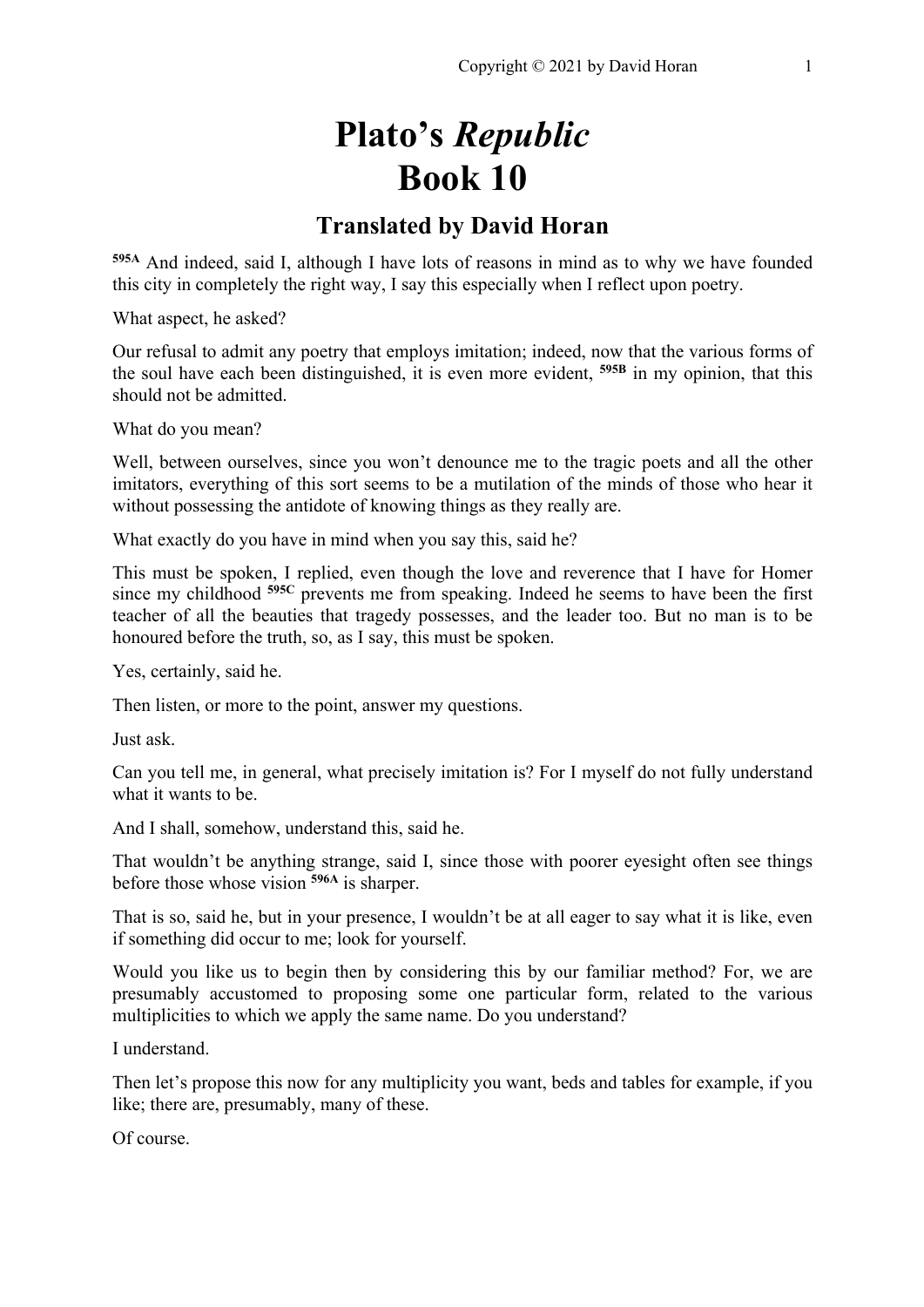**596B** But there are, I presume, two forms related to these items, one being the form of bed, the other of table.

Yes.

Aren't we also accustomed to saying that the craftsman, producing either of the items, is looking towards the form, and in this way, he makes the beds and tables that we use, and the same applies to other items? Indeed none of the craftsmen, I presume, produces the form itself.

How could he?

Not at all; but let's see what you call the craftsman in the following case.

**596C** What craftsman?

The one who makes everything that each particular craftsman makes.

You are speaking of a clever and most amazing man.

I'm not finished yet; you'll soon say so all the more. For this same artificer is not only able to make all manufactured items, but he also makes everything that springs from the earth, and he fashions all the living creatures, and everything else too, and himself, and, in addition to these, earth, heaven, and gods, and he fashions everything that's in heaven or in Hades, the underworld.

**596D** You are speaking, said he, of an absolutely amazing sophist.

Don't you believe me, I asked? Well tell me, do you think that a craftsman like this doesn't exist at all, or that there could, in a way, be a maker of all these things, although in another way there could not? Or are you not aware that even you, yourself, would be able to make all these, in a way?

And what, he asked, is this "way"?

It's not difficult, said I, this crafting is done quickly, in many ways, but it is surely quickest if you are prepared to take a mirror and carry it around wherever you go. Then you will quickly make a sun and whatever is in the sky, you'll quickly make earth, **596E** quickly make yourself and the other creatures too, manufactured items, plants, and whatever else was mentioned just now.

Yes, said he, they are appearances, that do not, I take it, exist in truth.

Excellent, said I, that's just what the argument needs. For a painter, I believe, is a craftsman of this sort; is this so?

Of course.

But you will maintain, I imagine, that what he makes is not true. And yet, the painter does, in a way, make a bed, does he not?

Yes, said he, he too makes an appearance of a bed, anyway.

**597A** What about the bed makers? Didn't we say earlier that he does not make the form which, according to us, is what bed is; he makes a bed.

Yes, so we said.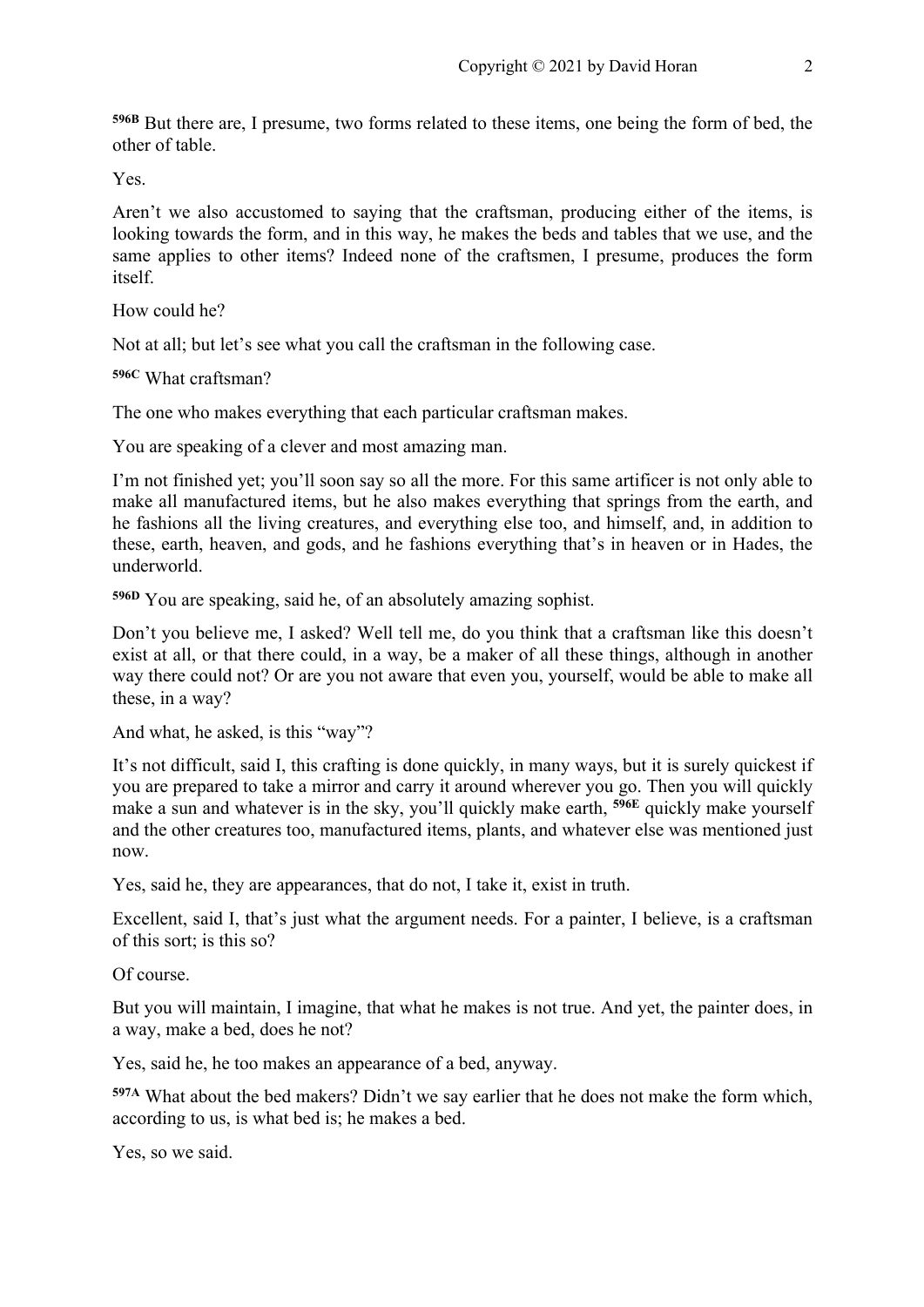Now if he does not make what it is, he would not be making what is, would he; although something of this sort is like what is, but is not what is? So if someone were to maintain that what the artificer of the bed, or any other artificer produces, "is", in the most complete sense, he is unlikely to be speaking the truth.

Yes, said he, at least, that would be the opinion of those who spend their time on arguments of this sort.

Then we should not be surprised if the manufactured bed also proves to be somewhat obscure in comparison with truth.

Indeed not.

**597B** So, said I, would you like us to use these particular examples to find out what precisely this imitator is?

As you wish, said he.

It turns out then, that there are these three beds; first is the one that is in nature, which we would maintain, I believe, was produced by god, or who else?

No one else, in my view.

Then there is the one that the carpenter produced.

Yes, said he.

And the one the painter produced. Is this so?

So be it.

Then the painter, the bed-maker, and god, these three, are responsible for three forms of bed.

Yes, three.

**597C** Now god made only bed itself, what bed is, either because he did not want to make more, or because some necessity was laid upon him not to fashion more than one bed in nature. Two or more beds of this sort were not planted by god, nor will they ever grow naturally.

Why is that, he asked?

Because, said I, if he were to make only two, another one would make its appearance, whose form both those others would possess, and that third bed, and not the other two, would be "what bed is".

Correct, said he.

So god, knowing all this, made it one by nature, because he wanted to be an actual maker of a bed **597D** that actually is, and not a maker of a particular bed, or another mere bed-maker.

Quite likely.

Now do you want us to refer to him as its natural-craftsman or something of that sort?

That's the right name, said he, especially since he has made this and everything else, through nature.

What about the carpenter? Won't we call him the craftsman of a bed?

Yes.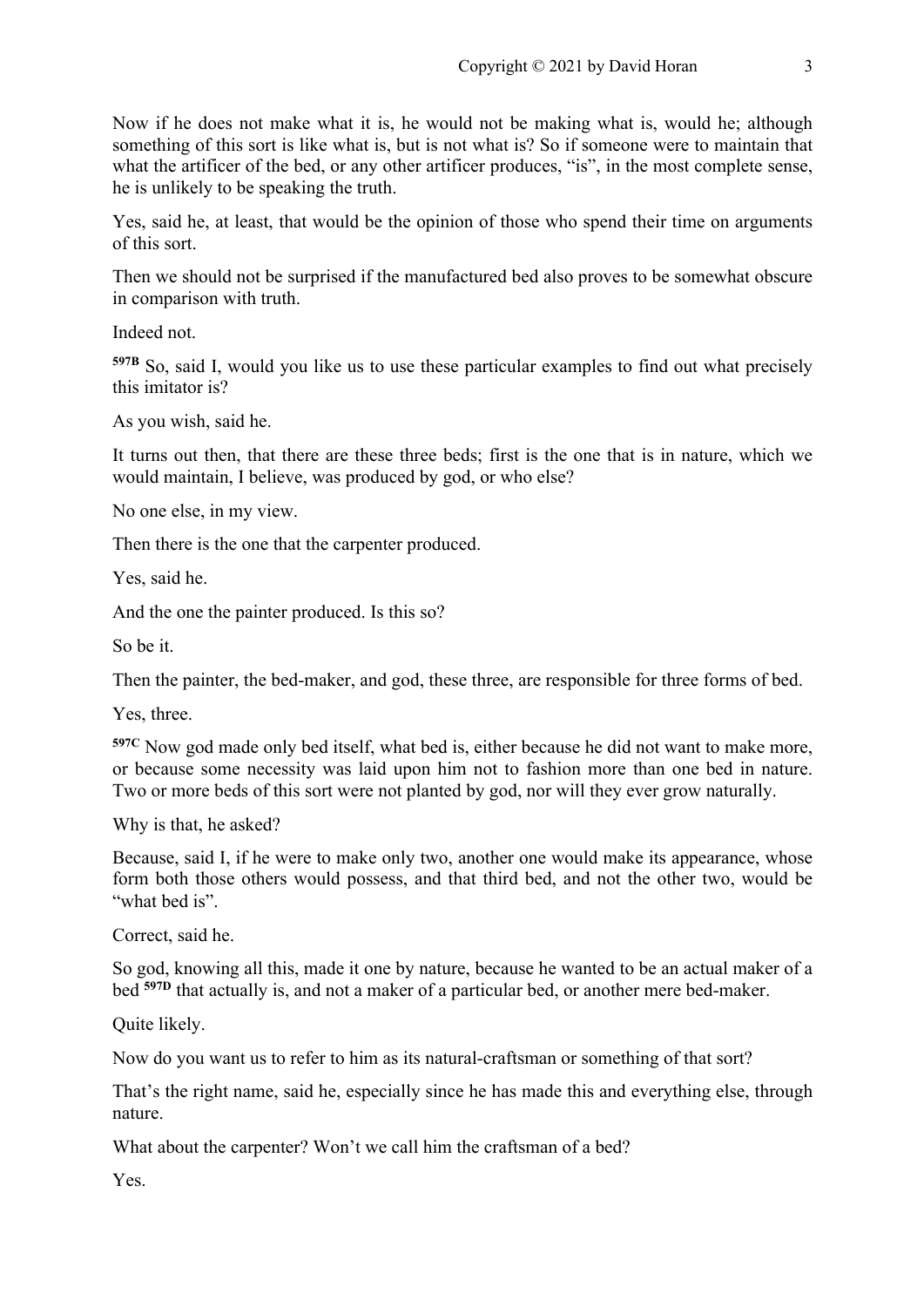And shall we refer to the painter as a craftsman and maker of this sort of thing?

Not at all.

Then what shall we say he is, in relation to the bed?

**597E** I think, said he; that it is most reasonable to refer to him as an imitator of whatever those others are craftsmen of.

So be it, said I. Are you to call the person whose product is at a third remove from nature, an imitator?

Yes, certainly, said he.

So this will include the maker of tragedies if he is indeed an imitator. He is naturally at some third remove from the king and from the truth, as are all the other imitators.

Quite likely.

**598A** We have agreed then about the imitator. But tell me something about the painter; does he attempt to imitate the thing itself, the thing in nature, in each case, or does he imitate the products of the craftsmen?

The products of the craftsmen, said he.

As they are, or as they appear? You still have to make this distinction.

How do you mean, he asked?

As follows; if you look at a bed from the side or from the front, or in any other way, does it differ from what it, itself, is? Or does it not differ at all even though it appears different, and does the same hold for everything else too?

That's it, said he, it appears different but doesn't differ at all.

**598B** Then consider this very issue: what is painting directed towards, in each case? Is it directed towards imitating what is, as it is, or towards imitating what appears, as it appears? Is it an imitation of an appearance, or of truth?

Of an appearance, said he.

So imitation is surely at a far remove from the truth, and, it seems, it can fashion everything because it gets hold of some small part of each, and even this is an image. For instance our painter will paint a cobbler for us, or a carpenter, or any other craftsman, **598C** without knowing anything about any of their skills. But nevertheless, if the painter were a good one, and he painted a carpenter and showed it, from afar, to children, or men devoid of intelligence, he would deceive them into thinking that it was, in truth, a carpenter.

Of course.

And in general, my friend, there is, in my view, something we should keep in mind in relation to everything of this sort: if someone ever tells us that he has met a person who is knowledgeable about craftsmanship of every sort **598D** and who knows whatever anyone else knows, with greater precision than anyone else, we should reply to someone like this that he is a simple minded fellow who has, it seems, met up with a beguiler and an imitator, and has been deceived into thinking that the man is wise beyond all measure, because he himself is unable to test knowledge, lack of knowledge, and imitation.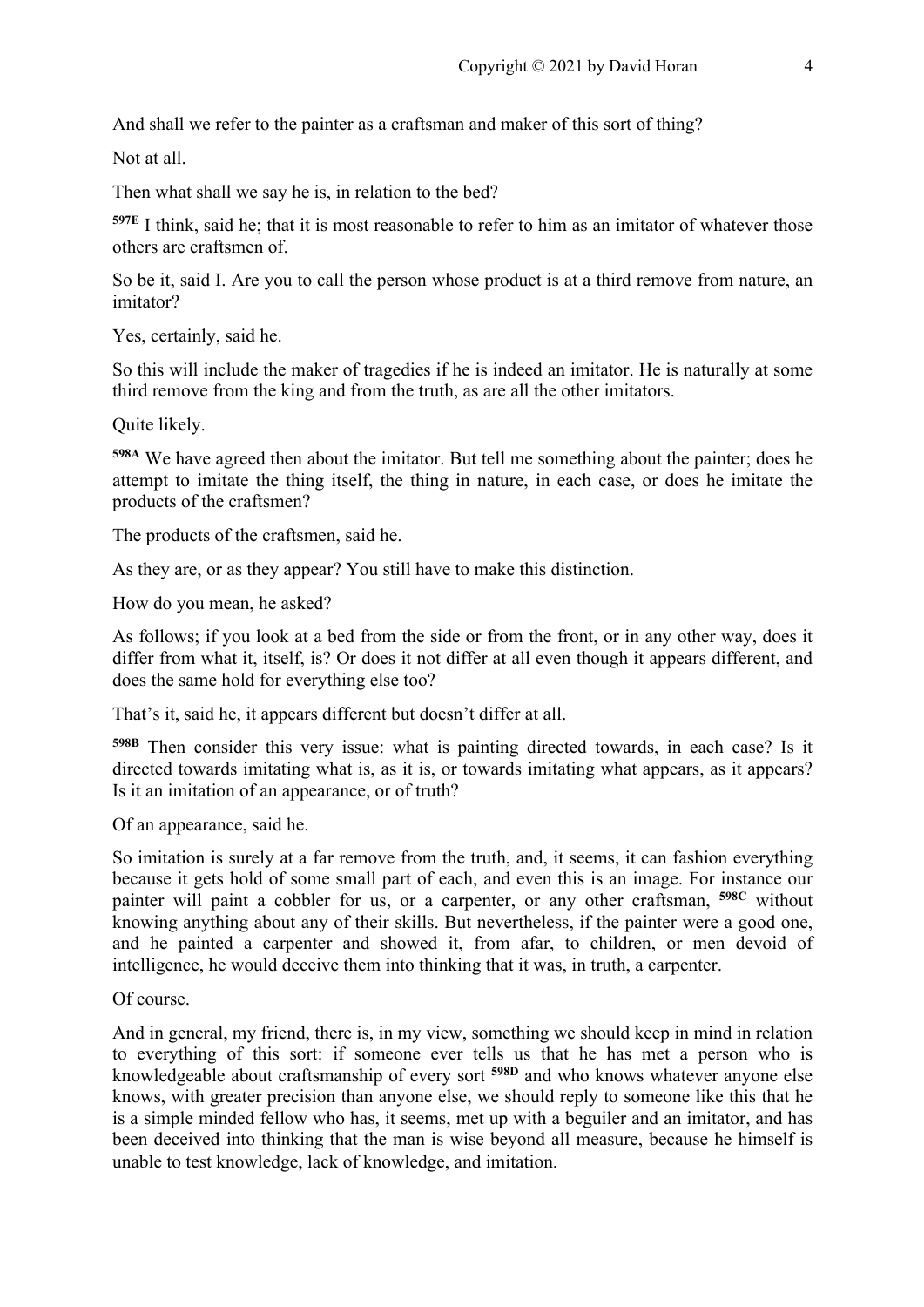Very true, said he.

After this, said I, mustn't we consider tragic poetry and its leader, Homer, since we hear **598E** from some people that these poets know everything; all skills, all human affairs relating to excellence and vice, and indeed, matters divine? For they say that it is necessary for the good poet to compose whilst possessed of knowledge, if he is going to compose well on whatever he is writing about, or else be unable to compose at all. We need to decide then, whether these people have met **599A** with imitators of this sort, and have been deceived. Are they looking at the products of imitators, without being aware that these are at a third remove from what is, and are easy to make without knowing the truth, because they are producing appearances, not things that are? Or do they actually have a point; do the good poets really have knowledge of these subjects when they impress so many people with their eloquence?

This certainly must be tested, said he.

Now do you think that if someone were able to make both the original and the image, he would devote himself, seriously, to crafting images and make this the primary concern of his own **599B** life; his most prized possession?

I do not.

But I imagine, if he really were knowledgeable, in truth, about the objects he is imitating, he would much prefer to engage seriously with real work, rather than making imitations. He would endeavour to leave behind various beautiful works of his own, as memorials, and he would be more eager to receive praise than to give praise.

I think so, said he, since the honour and the advantage are not equal.

Well, we shan't demand an account from Homer or any of the other poets, on other subjects by asking them if any of them **599C** was ever a medical expert, rather than a mere imitator of medical terminology; whether any poet, ancient or modern, is said to have made someone healthy, just as Asclepius did, or what students of medicine they have left behind, in the way that Asclepius left successors. Nor indeed should we ask them about any other skill; no, we should leave all that. But when it comes to the most important and sublime matters that Homer attempts to speak of, such as warfare, military **599D** strategy, the government of cities and the education of the person, it is only right, I believe, to question him and ask: "Dear Homer, if you are not actually at a third remove from the truth about excellence, a mere craftsman of an image, someone we define as an imitator; if you are indeed at a second remove, and would be able to recognise what sorts of activities make people better or worse, personally, and as citizens, then tell us, which cities have been better governed because of you, as Sparta was because of Lycourgos, and lots of other cities too, some large, **599E** some small, were better governed because of numerous others? What city celebrates you for being its good lawgiver, and for being of service to them? Italy and Sicily celebrate Charondas, we celebrate Solon, but who celebrates you?" Will he have anything to say?

I don't think so, said Glaucon, at any rate, even the Homeric band themselves have nothing to say on the matter.

**600A** And indeed, was any war, in Homer's time, said to have been well conducted under the command or advice of the man himself? Does anyone remember one?

No.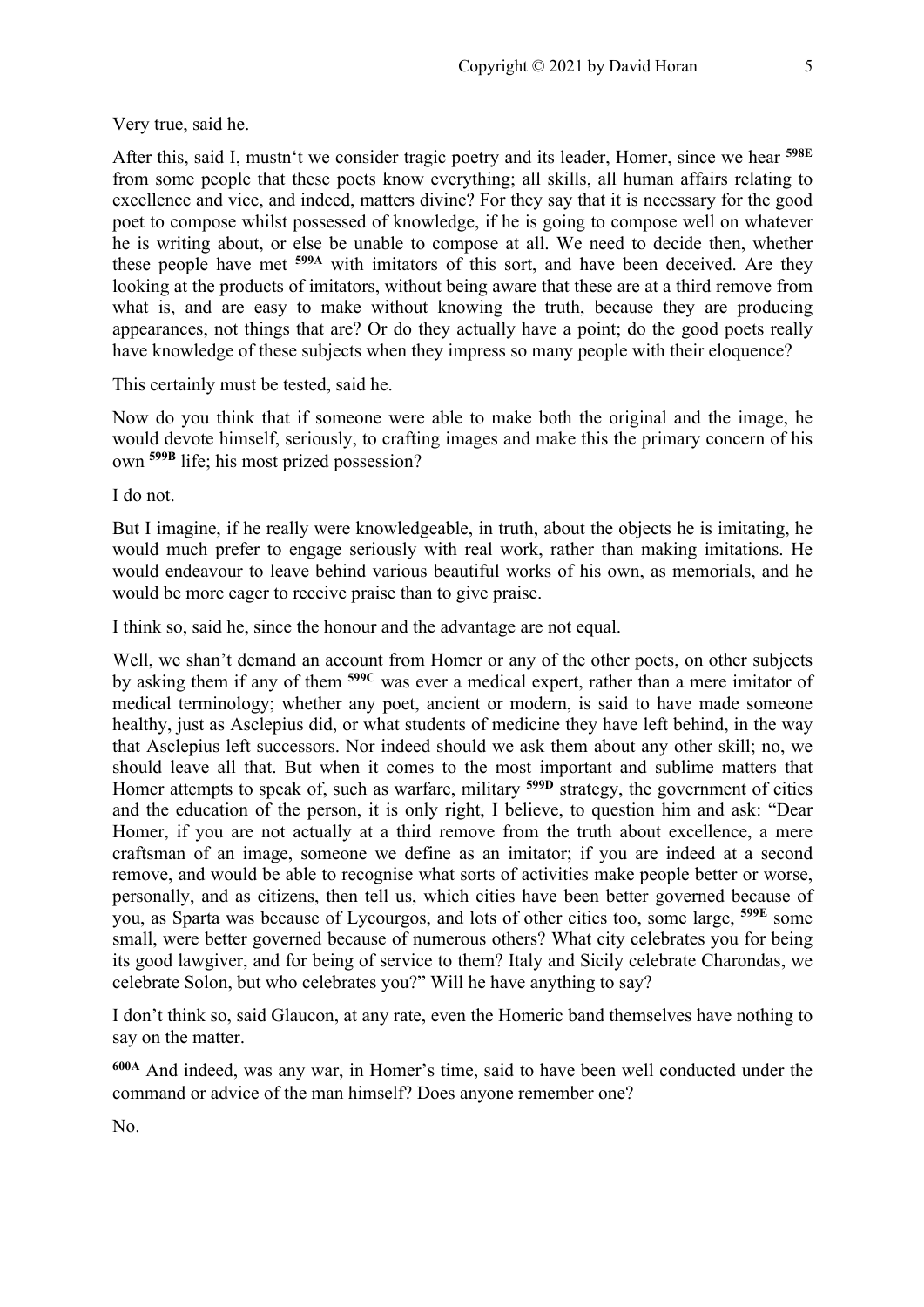Well then, what about the achievements of a wise man, the insights and innovations into human skills and activities in general, the sort that Thales the Milesian, or Anacharsis the Scythian introduced; are there reports of this sort of thing?

Not at all, nothing of this sort.

In that case, if this did not happen in the civic realm, was Homer himself, during his lifetime, said to have taken on a role as leader of their education, for some people? Did they then love being with him, so much, that they passed on a certain Homeric **600B** way of life to those who came after them? Was he, therefore, like Pythagoras who was loved for this very reason, and whose followers, even now refer to their manner of life as Pythagorean, and seem, somehow to stand out from everyone else?

No, said he, nothing like this is reported either. Indeed, Socrates, perhaps Homer's disciple, Creophylos<sup>1</sup>, would prove to be more ridiculous for his education than for his name, if all that is said about Homer **600C** is true, since it is reported that Homer, even during his own lifetime, was largely ignored by this fellow.

Yes, said I, that's what's reported. But, Glaucon, if Homer really had been able to educate people and make them better, because he had the ability not just to imitate but to understand the matters in question, don't you think he would have produced large numbers of disciples, and been honoured and loved by them? Protagoras of Abdera and Prodicus of Ceos, and very many others are able <sup>600D</sup> to convince their contemporaries, in private conversations, that they will not be able to manage their own household or city, unless they entrust their education to them. And in return for this wisdom, their disciples love them so much that they are just about ready to carry them around, head high. Yet, are we to say, that although he really was able to help them towards excellence, the people of his own time allowed Homer, and Hesiod too, to travel about reciting poems, and did not hold them close, more closely than gold, and compel these poets to dwell with them **600E** in their homes? And if they did not persuade them, wouldn't they themselves have escorted them, wherever they went, until they had received an adequate education?

I think, Socrates, said he that what you are saying is absolutely true.

So, should we propose that all poetic types, beginning with Homer, are imitators of images of excellence, and of anything else they write poems about, but they have no contact with the truth? Rather, as we said just now, the painter, without knowing anything about cobbling himself, will produce what seems to be <sup>601A</sup> a cobbler to those who also know nothing about this, and merely look at the colours and shapes.

Yes, certainly.

In this way, then, I imagine, we shall maintain that the poetic type too, applies certain colours to the various skills, with his words and phrases, even though he himself knows nothing except how to imitate. As a result, other people like himself, who only look at the words, think he is speaking extremely well, whether he is speaking, with metre, rhythm and harmony, about cobbling, or about military strategy, or about anything else at all, **601B** so great is the natural enchantment that these three possess. But when these poetic productions are stripped of their musical colouration, and are spoken unadorned, I think you know the show they put on, since I presume you have seen this yourself.

<sup>&</sup>lt;sup>1</sup> Meat lover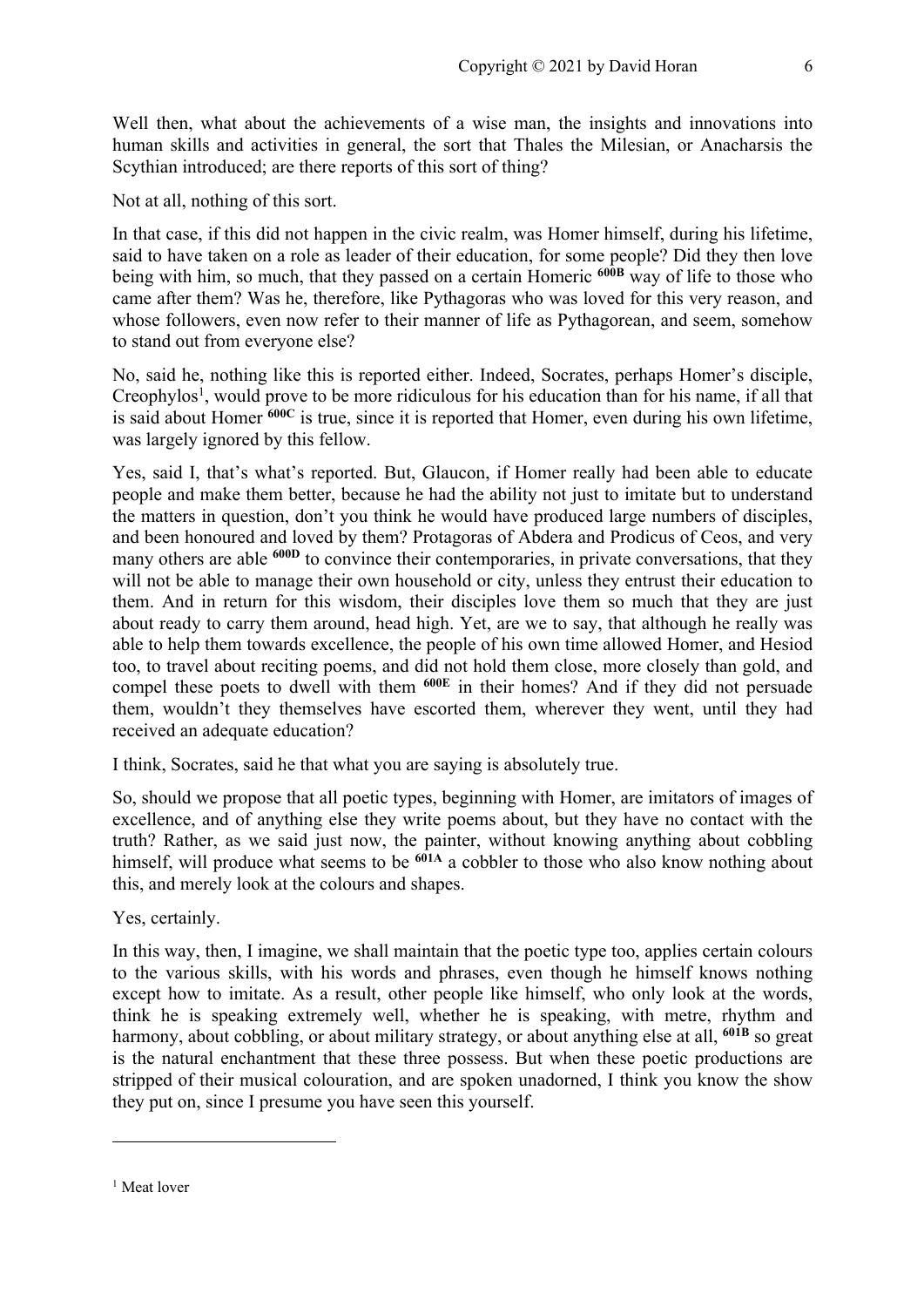I have, said he.

Are they not, said I, like the faces of youths who are in their prime, but not beautiful, when their bloom of youth is gone.

Absolutely, said he.

Come on then, consider this carefully: the maker of the image, the imitator, according to us, **601C** knows nothing of what is, but does know what appears. Isn't this so?

Yes.

Well we shouldn't leave this half said, we should look at it properly.

Speak on, said he.

Don't we say that the painter paints the reins and the bit in the mouth, of a horse?

Yes.

But the leatherworker and the blacksmith will make them.

Indeed.

Now does the painter know what qualities the reins or the bit should have, or is this unknown even to the smith or the leatherworker who makes them? Is it only the person who knows how to use these, the horseman, who knows what qualities they should have?

Very true.

Won't we say that this applies in all cases?

How?

**601D** In each case, are there these three skills; using, making and imitating?

Yes.

Now isn't the excellence, beauty or correctness of each manufactured item, living creature, or activity, related solely to the use for which each has been made, or naturally produced?

So it is.

So it is quite necessary that the user be most experienced with the particular item, and that he be the one who reports, to the maker, the good and bad qualities that it manifests when used by the user. The flautist, for example, presumably reports back **601E** to the flute maker as to which flutes serve his purpose when he plays them, and he instructs him as to how they should be made. Then the flute-maker will serve his need.

Of course.

So doesn't one person report back, knowledgeably, about the good and bad qualities of the flutes, while the other believes him and makes them?

Yes.

So, in relation to the same item, the maker will have a correct belief about its excellence or deficiency by associating with someone who knows, and by being compelled **602A** to hear what he has to say. But the user will have knowledge.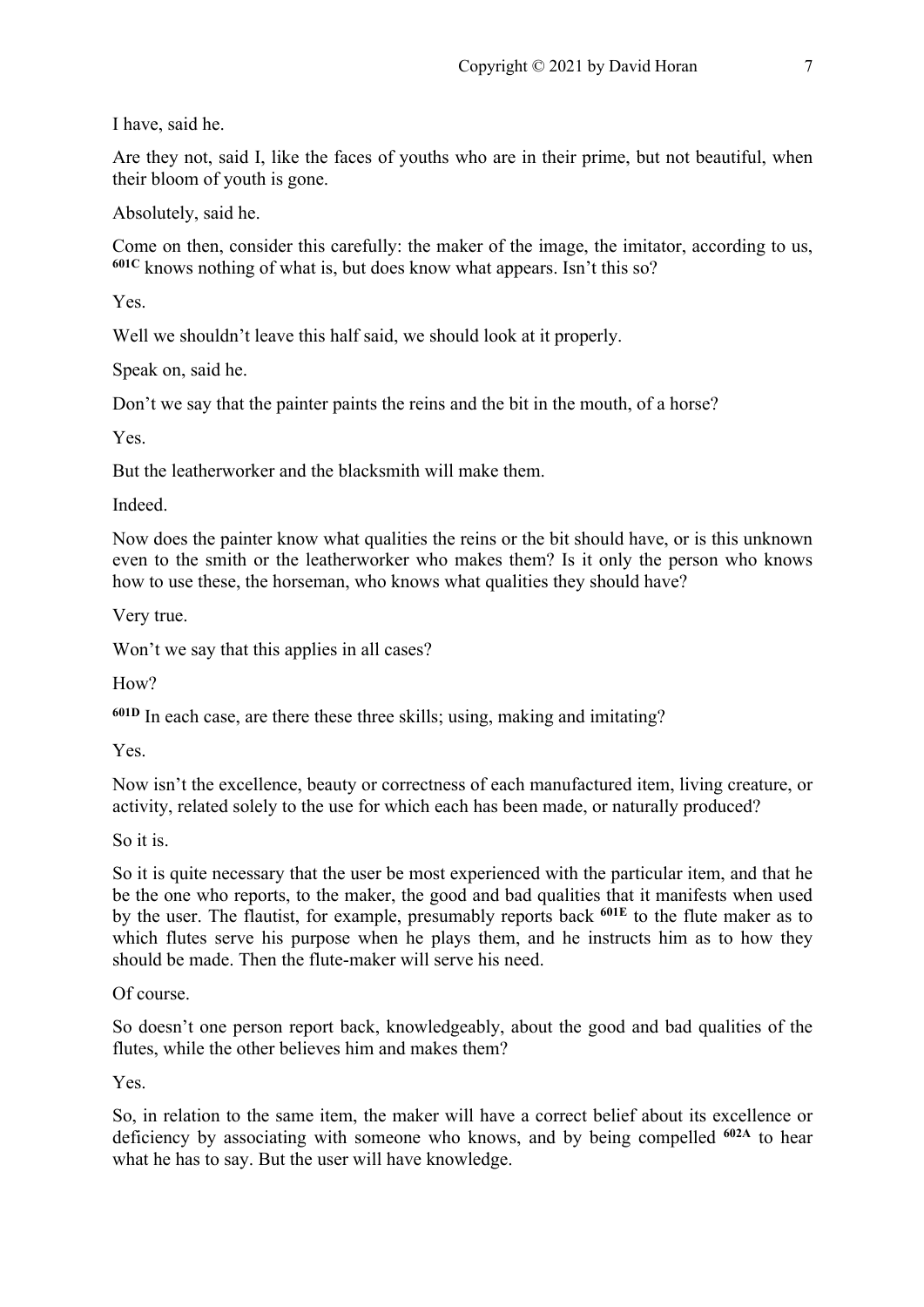#### Certainly.

Now, will the imitator, from using them, have knowledge of whether or not the things he paints are good and right, or will he have right opinion because he is required to associate with the person who knows, and be instructed as to how he is to paint them?

Neither.

So the imitator will neither know, nor have right opinion, concerning what's beautiful or bad about whatever he is imitating.

It seems not.

The poetic imitator would have a charming relationship with the wisdom of whoever he writes about.

Not really.

**602B** But he will proceed to imitate nevertheless, without knowing how the object in question may be good or bad. It seems rather that he will imitate the sort of thing that seems beautiful to most people, people who don't know anything about it.

What else can he do?

Well then, it looks as if all this has been reasonably well agreed between us; the imitator knows nothing worth mentioning about anything he imitates, the imitation is a mere plaything, devoid of seriousness, and those who are involved in tragic poetry, whether in iambic or epic metre, are all imitators, through and through.

Yes, certainly.

**602C** By Zeus, said I, this business of imitation is concerned with something at a third remove from the truth. Is this so?

Yes.

And what aspect of the person does it have the power to influence?

What sort of aspect are you referring to?

As follows: the same magnitude, seen from near and then from afar, does not appear equal in size to us.

It does not.

And the same objects appear bent or straight when they are viewed in, or out of water, concave or convex objects look flat <sup>602D</sup> to our eyes because of the play of colours, and all such confusion is obviously present, of itself, in the soul. And shadow-drawing, taking advantage of this tendency in our nature, is nothing short of sorcery, and so too are conjuring and various other clever contrivances.

True.

Now weren't measuring, counting and weighing invented as intelligent safeguards against all this, so that we might not be dominated by what appears greater, or less, or more or heavier, but by that which has calculated measured, or indeed, weighed.

Of course.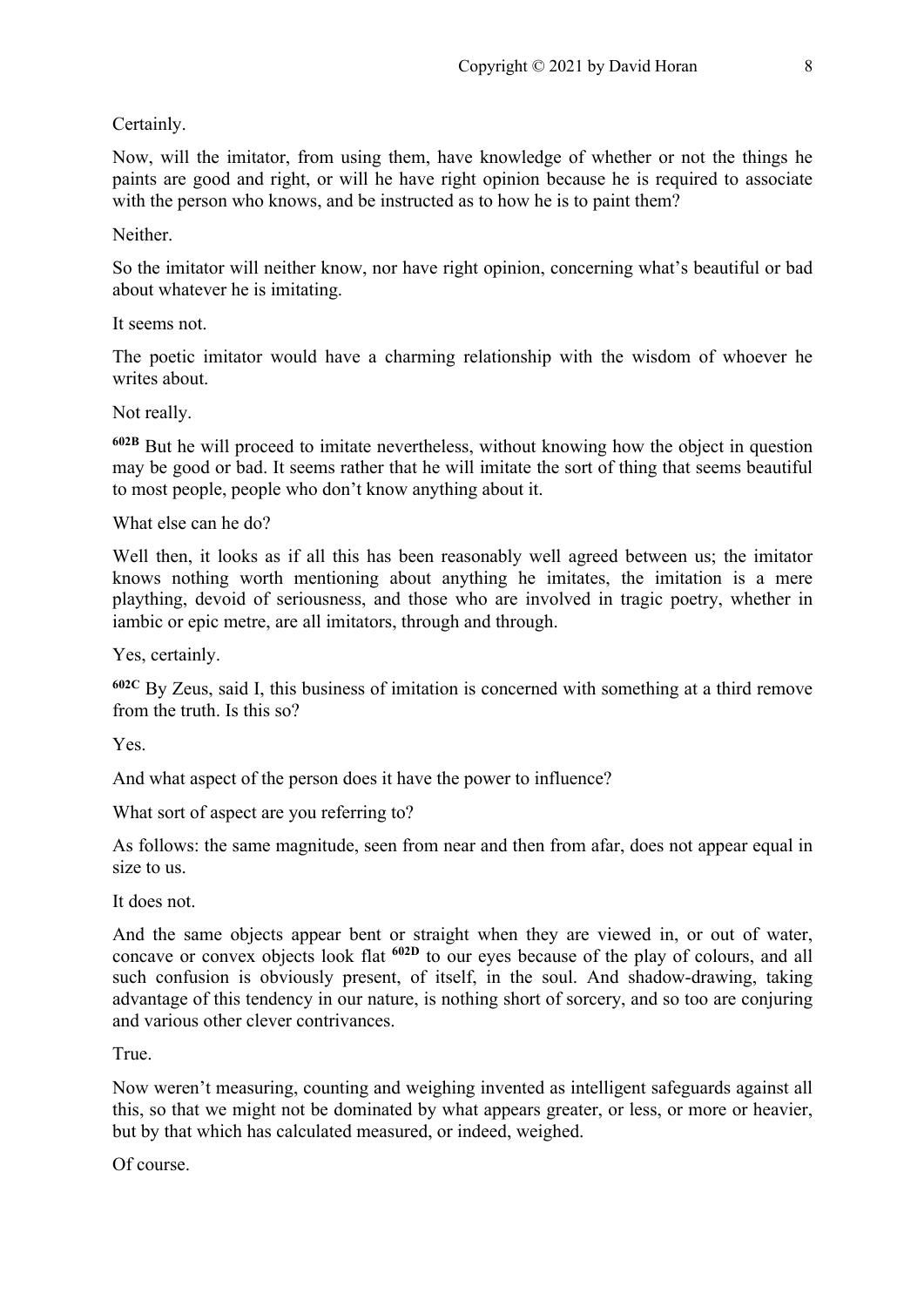**602E** But this function would belong to the calculating part of the soul.

Yes, it belongs to this part.

But when this part has done its measuring, and has indicated that some objects are greater than, or less than, or equal to others, the contrary qualities often present themselves, at the same time, in relation to the very same objects.

Yes.

Now didn't we say that it is impossible for the same person to hold contrary views about the same thing at the same time?

And we were right to say so.

**603A** So the part of the soul that is forming opinions that contradict the measurements, would not be the same as the part that does so, based upon the measurements.

No, it would not.

But the part that believes in measurement and calculation would be the best part of the soul.

Indeed.

So the part that is opposed to this would be one of the base elements in our soul.

Necessarily.

Well this is what I wanted us to agree upon when I was saying that painting, and imitation generally, fashions a product <sup>603B</sup> that is far removed from the truth, and the part in us that it consorts with, is in turn, far removed from intelligence, and imitation is its companion and friend, for no sound or true purpose.

Entirely so, said he.

So imitation, which is something base, generates base offspring by associating with something base.

So it seems.

Does that, said I, apply only to the imitation we can see, or does it also apply to the one we can hear; the imitation we call poetry?

It is likely, said he, to apply to poetry too.

Well, said I, let's not put our trust only in what's likely by analogy with painting, <sup>603C</sup> let's take a look, rather, at the very part of the mind with which poetic imitation consorts, and see whether it is base or serious.

Yes, that's what's needed.

Then let's propose the following: imitation, according to us, imitates human beings performing actions under compulsion or voluntarily, thinking that they have done well or done badly as a result of the activity, and experiencing pain, or being delighted in all these. Is there anything more to it than this?

Nothing.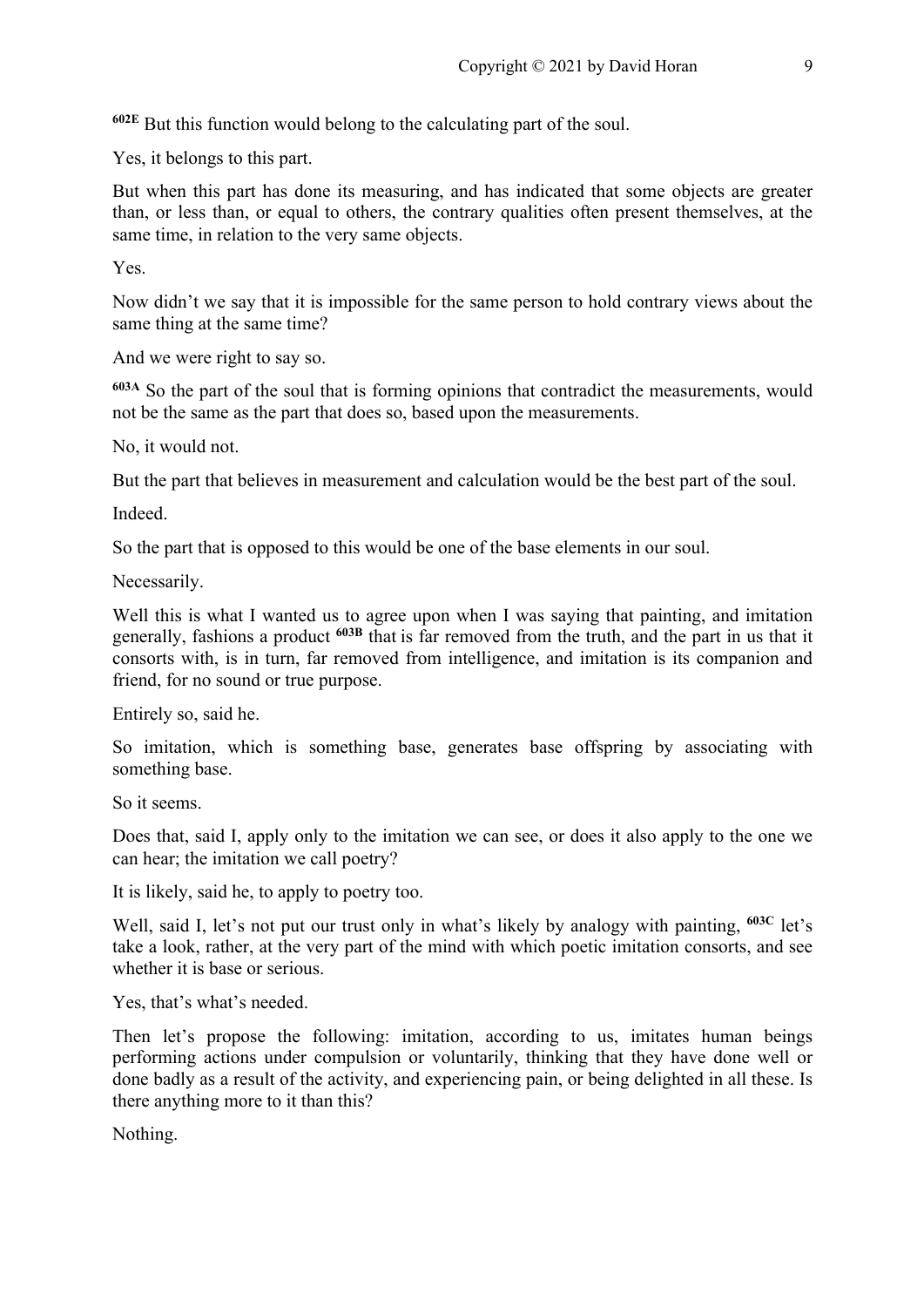Now is the person in a unified state of mind in all of these? Or is there faction, just as there was in the case of seeing, when he held opposite opinions within himself about the same objects at the same time. Is it the same in the case of these activities; is there faction, and does he fight with himself? But I recall that there is no longer any need for us to agree on this issue; indeed we agreed all of this quite adequately in the previous arguments; our souls are teeming with countless contradictions of this sort, arising at the same time.

Correct, said he.

**603E** Correct, indeed, said I, but I think we now need to recount, in detail, something we omitted at the time.

What is it, he asked?

We also said earlier, I believe, that when a reasonable man meets with a misfortune such as the loss of a son or something that is very important to him, he will bear this loss more easily than other people.

Entirely so.

But now, let's consider whether he will experience no distress or, this being impossible, he will somehow keep measure in relation to the pain.

More the latter, said he, that's the truth.

**604A** Now tell me this about him: do you think he will struggle more against the pain and resist it, when he can be seen by his fellows, or when he is alone, just by himself?

Presumably, said he, he will fight it much more when he is seen by others.

But when he is on his own, I imagine, he will dare to utter lots of things which he would be ashamed of, if anyone were to hear him. He will also do lots of things which he would not allow anyone to see him doing.

So he would, said he.

Don't reason and law exhort him to resist, while the feeling itself draws him to the pain?

True.

**604B**But when a contrary tendency arises in a person about the same thing, at the same time, we maintain that the person must have two elements within him.

Of course.

Isn't one of them ready to obey the law and follow its guidance?

H<sub>ow</sub>?

The law declares, I presume, that the very best course of action is to be at peace in the face of misfortunes, and not be distressed, because the good or bad of such situations is not obvious; there is no future advantage in taking things badly; nothing in human affairs **604C** deserves to be taken seriously, and being pained acts as an impediment to the very thing whose assistance we need, as quickly as possible, in these cases.

What, said he, are you referring to?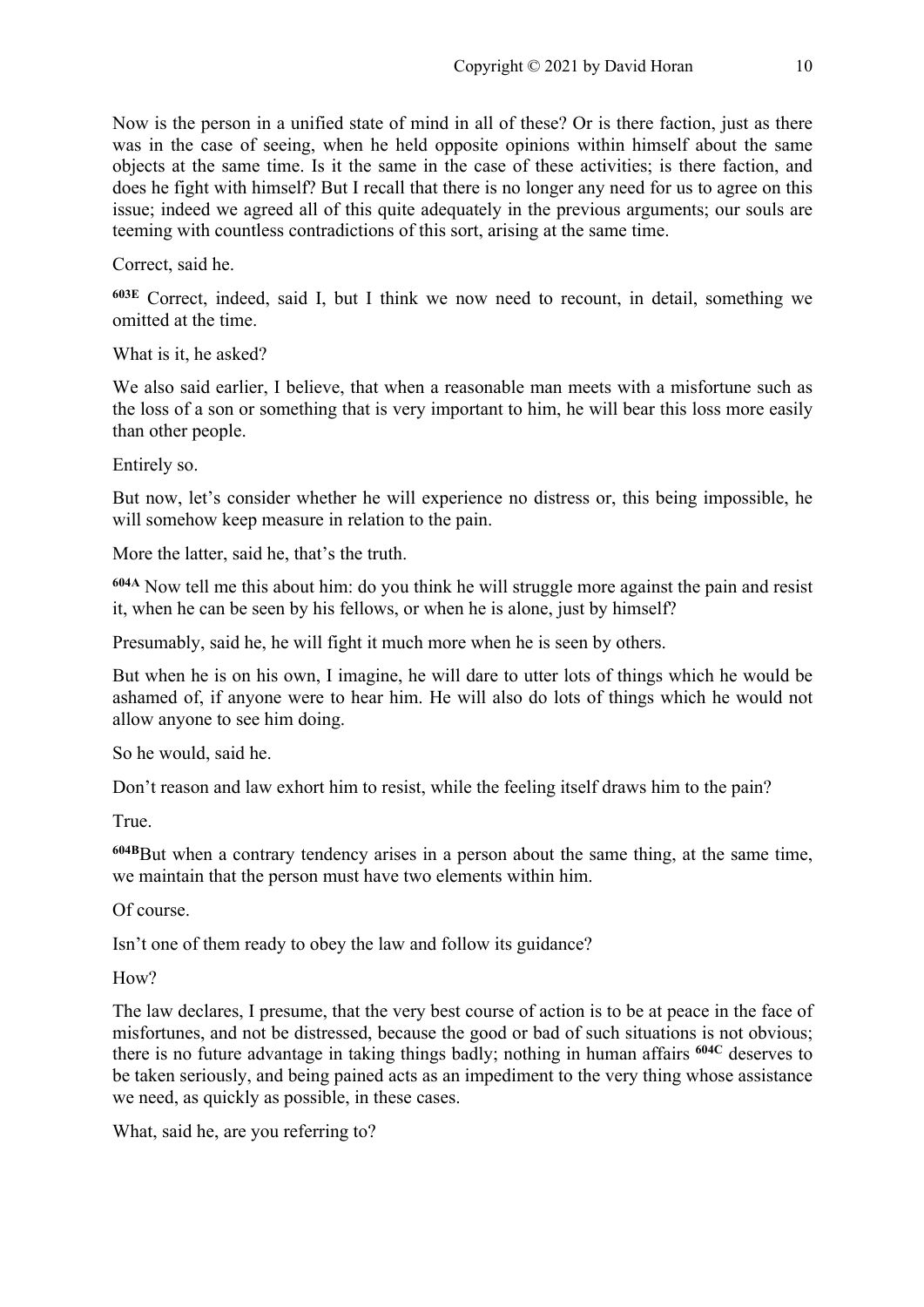To deliberation, said I, about what has happened and to arranging one's own affairs in the way that reason deems best, as if responding to the fall of the dice, without wasting time like children who have had a fall, crying and holding on to the hurt. We should continually accustom the soul to turn as quickly as possible to the process of healing, and to ensuring that whatever has fallen or become diseased <sup>604D</sup> is put right, banishing lamentation by means of the healing art.

This is certainly the right way, said he, for someone to deal with life's misfortunes.

So, according to us, our very best part is prepared to follow this reasoning?

#### Of course.

But the part, that leads us back towards our memories of what happened, and to our lamentations about it, and has an insatiable desire for these, is irrational and idle, and a friend of cowardice. Isn't this what we shall say?

#### We shall, indeed.

**604E** Now one of these, the troubled one, is highly susceptible to imitation in all sorts of ways, while the intelligent peaceful disposition, because it is always much the same as itself, is neither easy to imitate nor, when it is imitated, is it easily understood, especially not by a large crowd of people of all sorts, gathered together in a theatre; for the imitation is of an experience that is somehow alien to them.

#### Entirely so.

Then it is obvious that the imitative poet has no natural affinity with the good part of the soul, and his wisdom is not designed to please this, if he is going to be well regarded among the general population. He has, rather, an affinity with the troubled and complex disposition because it is so easy to imitate.

#### Obviously.

Isn't it only right that we set him aside at this stage, and put him with the painter, as his counterpart? In fact he resembles him by producing products that are inferior in terms of their truth, but he is similar to him **605B** too, in appealing to that other part of the soul, rather than to the best part. Accordingly, we would already be justified in denying him admission into a city that is to be well regulated, because he rouses this part of the soul and nurtures it, and by making it strong, he destroys the rational part. It's as if, in the case of a city, someone were to put degenerate people in charge, entrust the city to them, and destroy the better sort. Shall we say that the imitative poet does the same by establishing an evil regime, privately, in the soul of each individual, gratifying the irrational part that cannot even distinguish **605C** what's large from what's small, and believes that the same things are now big, now little? Is he not a maker of images, images that are very far removed from the truth?

#### Entirely so.

But we have not yet brought our significant accusations against poetry. For its ability to do harm, even to people of the best sort, with very few exceptions, is surely terrible.

#### Inevitably, if it actually does this.

Listen and consider: indeed even the best of us, I presume, have had the experience of listening to Homer, or one of the other tragic poets, imitating one of the heroes, **605D** grief stricken, delivering a speech that stretches out into lengthy lamentations, or even singing, and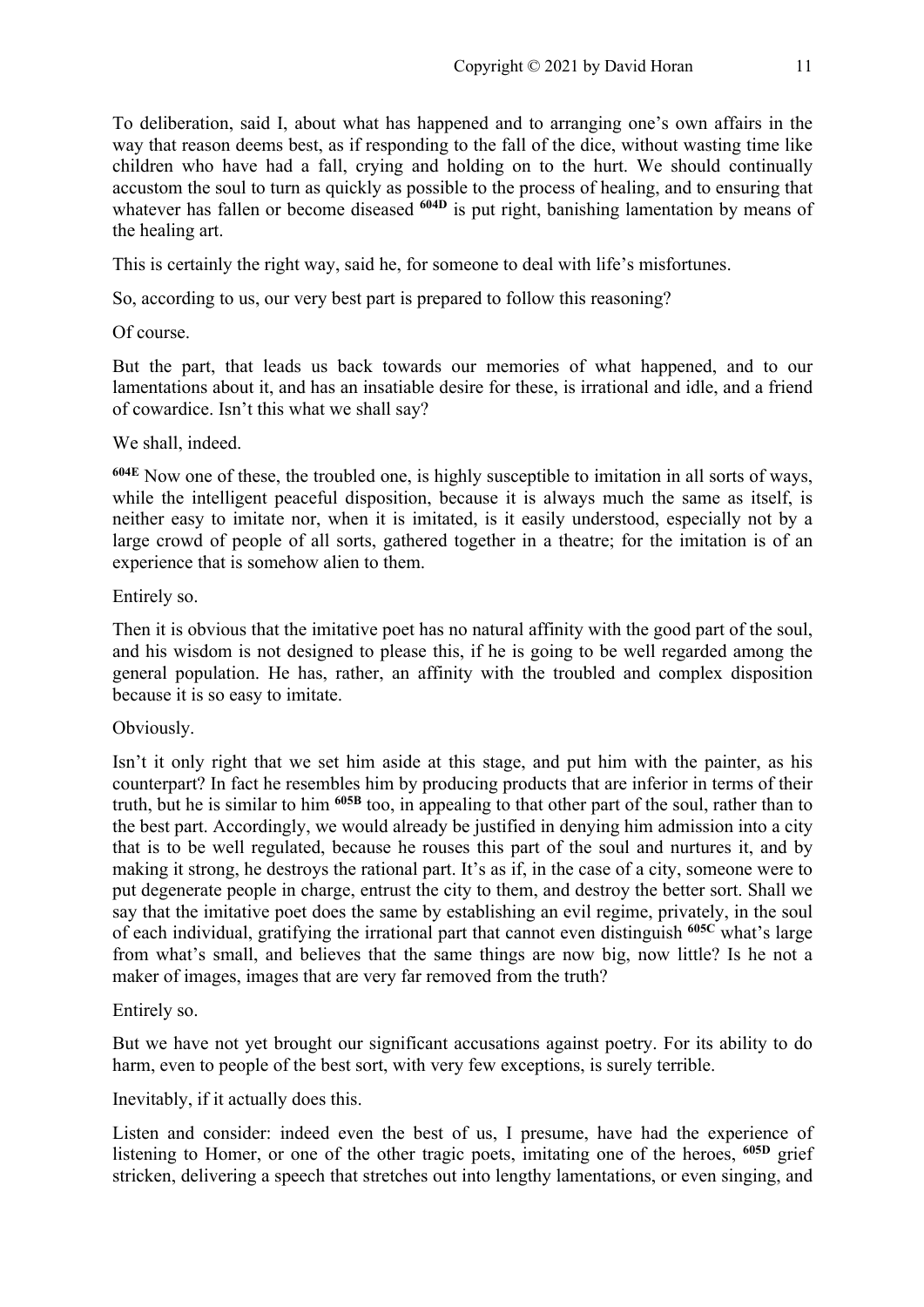beating his breast. You know that we are delighted, we surrender ourselves, we follow along and feel what they feel, and, in all seriousness, we praise whoever is best able to give us such an experience, and call him a good poet.

I know, of course.

But when some personal misfortune befalls any of us, you realise, in this case, that we pride ourselves on the opposite response, on being able to remain at peace and to endure it, as this is the response of a man, while the other, the one we just praised, **605E** is a woman's response.

I realise this, said he.

Now is there anything good about this praise? When someone sees a man like this, a man he himself would be ashamed to be like, and would not accept, should he be delighted and praise him rather than being filled with loathing?

No, by Zeus, said he, that does not seem reasonable.

**606A** Yes, said I, especially if you consider it as follows.

In what way?

Well, if you think about it, the poets now satisfy and gratify the part that is restrained by force when dealing with private misfortunes, and which hungers for its proper fill of crying and lamenting, and has a natural desire for these. But the best part of us, by nature, has not been sufficiently educated by reason and habit, so it relaxes its guardianship of this mournful part, **606B** since the man is looking at the suffering of other people, and he himself feels no shame, if someone else claims to be good but engages in inappropriate lamentation. So he praises and pities this person, thinking there is advantage in that; it is a pleasure he will not be deprived of, by despising the whole poem. Indeed, in my view, there are few who are capable of working out that whatever enjoyment we derive from the affairs of others, necessarily affects our own. For having been fed strong on other people's sufferings, it is not easy to restrain pity in the face of our own.

Very true, said he.

**606C** Now doesn't the same argument apply to laughter? If you are absolutely delighted when jokes you would be ashamed to make yourself, are acted out on the comic stage, or heard in private, and you don't detest them for their baseness, aren't you doing exactly what we described in the case of pity. For something within you wanted to make a joke and you restrained it then, for fear of seeming like a clown. But now you are letting it loose, and having allowed it free rein there, you will frequently give in to this, unwittingly, in private, and so become a comic poet yourself.

#### Very much so, said he.

**606D** And poetic imitation affects us in various ways in the case of sexual desires, anger, and all the appetites, pleasures and pains of the soul, which, we maintain, accompany every action of ours. It actually nurtures these and waters them when they should be left to wither, and sets them up as rulers when they should be under authority so that we may become better and happier rather than worse and more wretched.

I cannot disagree, said he.

**606E** In that case, Glaucon, said I, whenever you come across Homer's eulogists declaring that this poet has educated Hellas, that he deserves to be adopted and studied both for the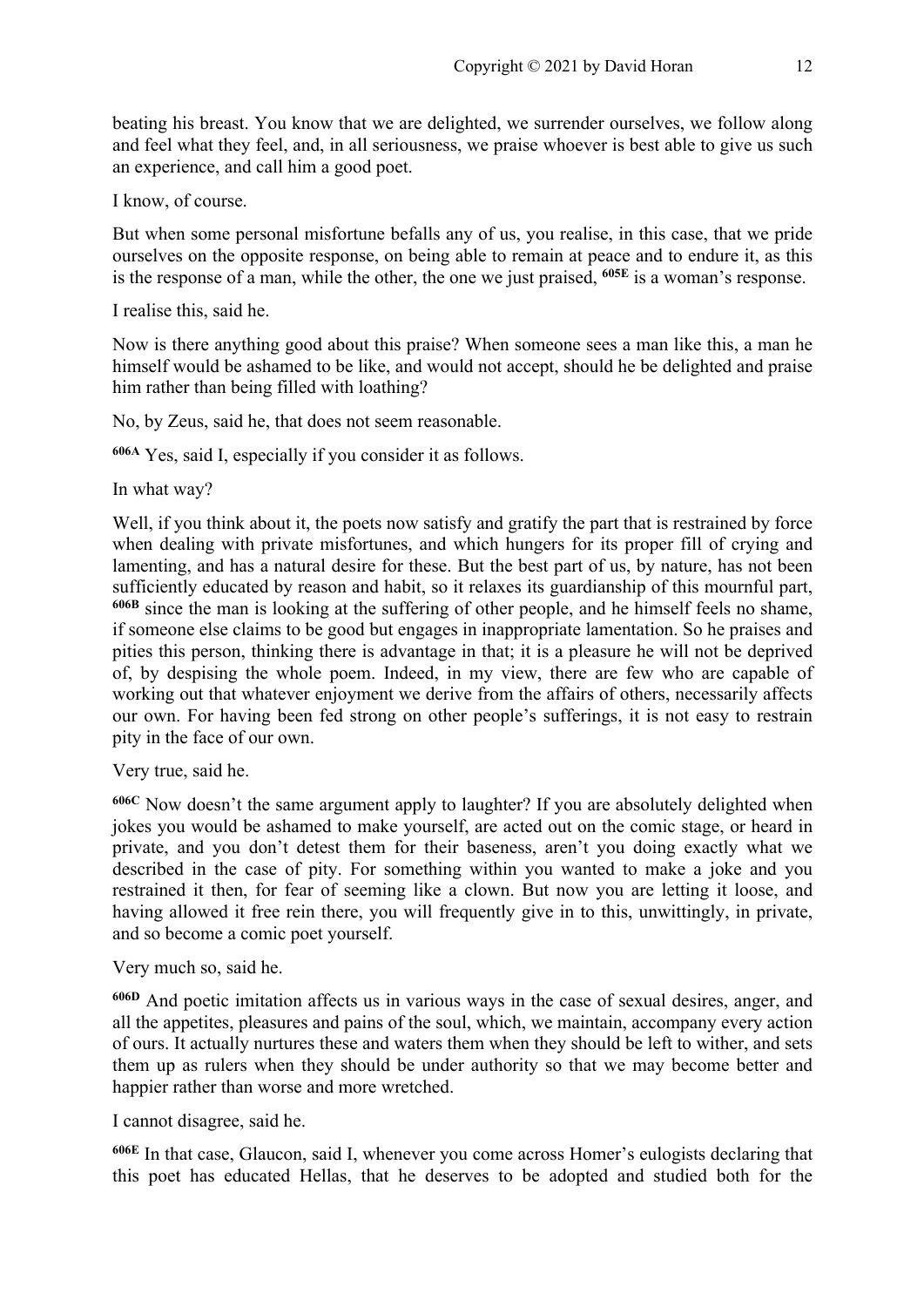management and for the education of human affairs, and that everyone should live his own life under the arrangements suggested by this poet, **607A** you should embrace them and love them for doing their very best, and concede that Homer is highly poetic, and our foremost tragic poet. But you must understand that the only poetry we can admit into our city, are hymns to the gods, or praises of good people. And if you admit the voluptuous Muse, in lyric or epic form, pleasure and pain will be kings of your city, instead of law and the reasoning that always seems best to the community.

#### **607B** Very true, said he.

Well, said I, now that we have revisited the question of poetry, let this be our defence: we were, after all, acting reasonably when we banished it from our city, since this is what it is like; the argument proved this to us. But in case poetry accuses us of a certain harshness and lack of refinement, let's explain to her that a dispute between philosophy and poetry is of ancient date. Indeed there are signs of this long standing opposition in expressions such as: "the yelping hound that bays against her master", and "paramount in the empty talk **607C** of fools", and "the mob that rules the over-wise", and "the subtle thinkers who turn out to be poor", and there are scores of others. Nevertheless, let's declare that if someone is able to put forward an argument as to why there should be poetry and imitation, whose aim is pleasure, in a well regulated city, we would gladly receive these back again, because we realise that we are still charmed by them. But it is an unholy act to betray what you think to be true. Is this so, my friend? Aren't you charmed by her **609D** too, especially when you meet her through Homer?

#### Very much so.

Isn't it only right that we allow her back under these circumstances, once she has defended herself in lyric or in some other metre?

#### Yes, entirely so.

And we would, presumably, also allow her supporters who are not poetical, but who do love poetry, to make a case on her behalf, devoid of poetic metre, arguing that she is not only a source of pleasure to civic society and to human life, but a source of benefit too. And we would listen **607E** fairly, since we would surely gain an advantage if she proved to be beneficial rather than merely pleasant.

Yes, said he, the advantage would inevitably be ours.

But if not, my dear friend, we must act like those who have fallen in love with someone, but forcibly restrain themselves nevertheless, because they believe that the love is not beneficial. Because of the love of such poetry, engendered by our upbringing **608A** under our good systems of government, we shall be well disposed to a proof that she is utterly good and true. But as long as she is unable to offer a defence, we shall listen to her while chanting this argument to ourselves, the one we are stating, this charm of ours, as a precaution against falling once more into the childish love that most people have for such poetry. But we are now aware that it must not be taken seriously, as something serious that lays hold of the truth. Rather, whoever hears poetry should be careful about it, **608B** out of fear for the city within himself, and should heed whatever we have said about poetry.

I agree entirely said he.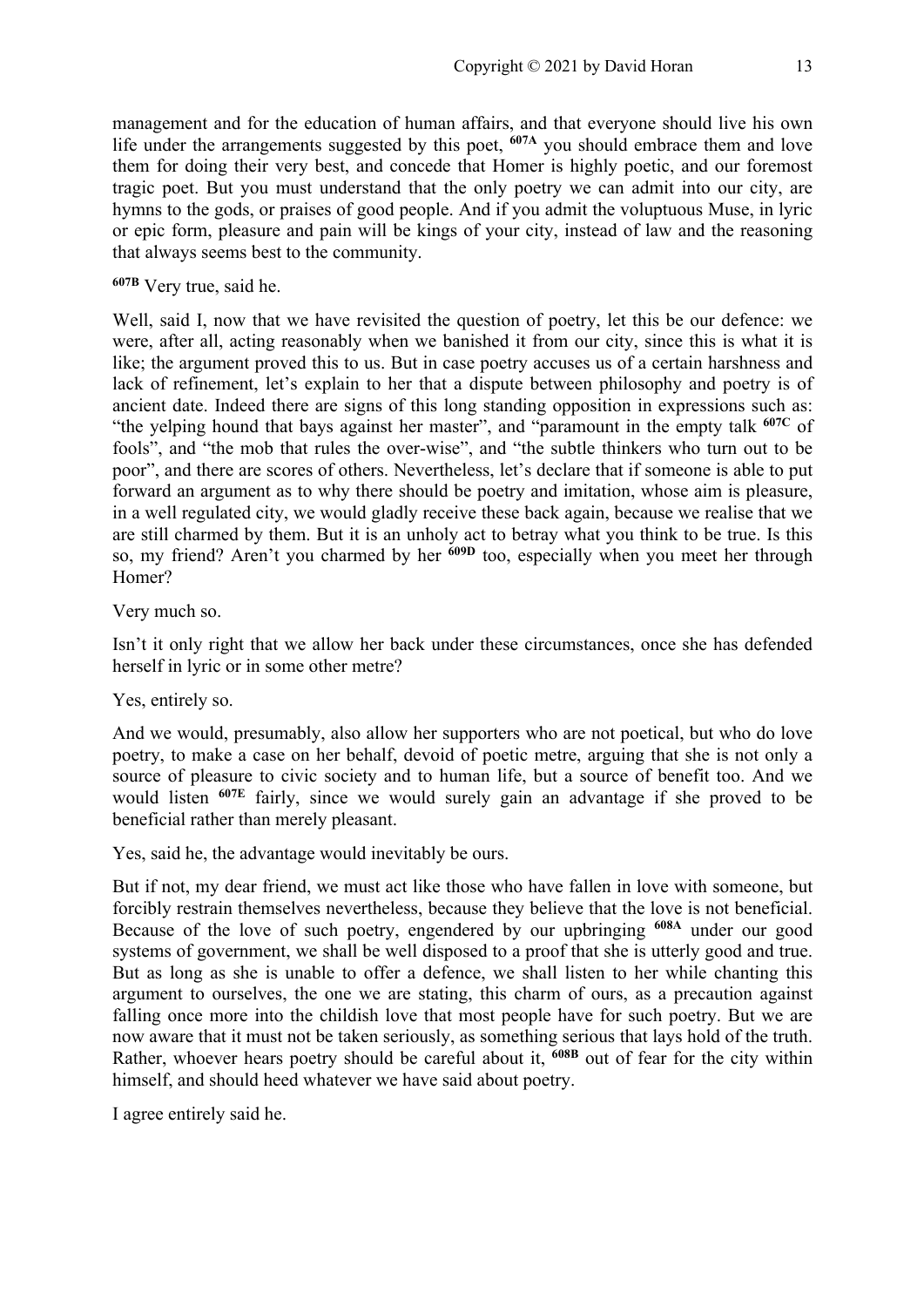Yes, dear Glaucon, said I, the struggle is a great one, greater than you think. What's at stake is becoming good or bad, and so we should not neglect justice, and excellence in general, because we are excited by honour, money, or any power whatsoever, or indeed by poetry.

I agree with you, said he, on the basis of all we have recounted, and I think **608C** anyone else would agree too.

And yet, said I, we have not recounted the greatest rewards of excellence, and the prizes that are on offer.

You are referring to something great beyond measure, said he, if it is greater than what we have spoken of.

Could anything great happen in a short period of time? Indeed the entire span of time, from childhood to old age, would presumably be short in comparison with all time.

Almost nothing, said he.

Well then, do you think something immortal should take a short time span like this seriously, but not be serious about all time?

**608D** I think it should be serious about all time, said he, but why are you saying this?

Are you not aware, said I, that our soul is immortal and is never destroyed?

And he looked at me, in amazement, and said: by Zeus I am not, but are you able to say this?

I can, said I, and I think you can too, it's not difficult.

It is for me, said he, but as it's so easy for you, I would like to hear about it from you.

Hear you shall, said I.

Speak on, said he.

Is there something you call good, I asked, and something you call bad.

**608E** There is.

Now do you think about them as I do?

In what way?

That which destroys and corrupts everything is what's bad, while that which preserves and confers benefit is what's good.

This is what I think, at any rate, said he.

What about this? Do you say that there is some particular good, or bad, that belongs to each individual thing, just as opthalmia **609A** belongs to the eyes, disease to the entire body, mildew to grain, rot to wood, and rust to bronze and iron? I mean, in almost all cases, do you say that there is some badness or disease that belongs to each?

I do, said he.

Isn't it the case that whenever any of these gets attached to something, it makes whatever it is attached to, bad, and in the end, breaks it down completely and destroys it?

It must be so.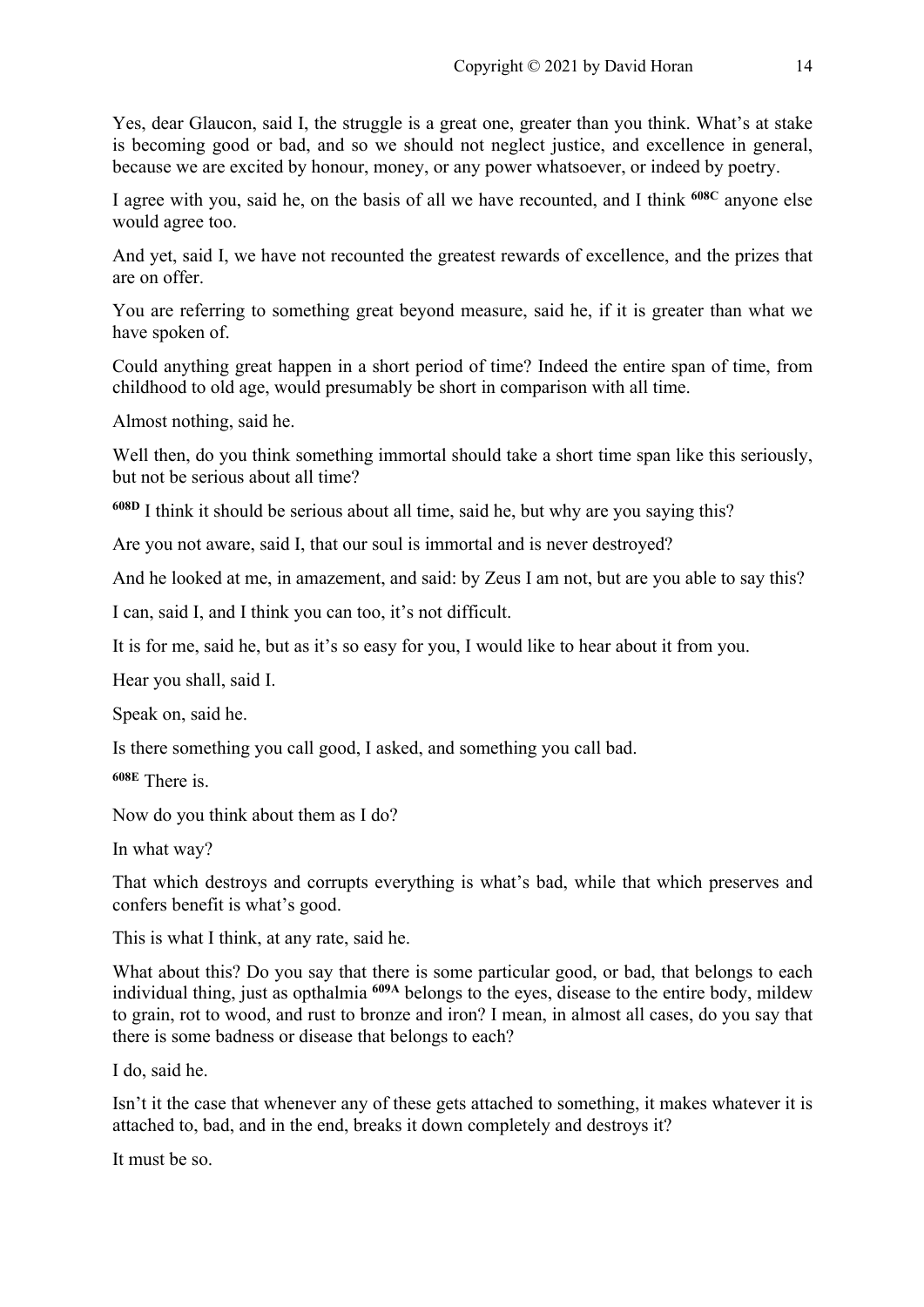So the bad and the degeneracy that naturally belong to each, destroys each, or if this does not destroy it, there is nothing else that could still corrupt it. **609B** For the good will never destroy anything, nor indeed will that which is neither good nor bad.

No, how could it, said he?

So if we find anything at all which has a specific badness that makes it worse but is unable to dissolve and destroy it, won't we know, already, that no destruction belongs to something of such a nature?

Quite likely, said he.

Well then, said I, does soul have something particular that makes it bad?

Very much so, said he, everything we were listing just now: injustice, lack of restraint, cowardice and ignorance.

**609C** Now do any of these dissolve and destroy the soul? And consider carefully in case we are misled into thinking that the unjust and stupid person, when caught in his unjust act, is destroyed by that very injustice, even though it is a vice of the soul. Think of it, rather, as follows: just as disease, the vice of the body, wastes it away, dissolves it, and brings it to a stage where it is no longer a body, so too, in all the cases we just mentioned, when their own particular **609D** badness attaches itself to them or is present in them, they are corrupted by this and eventually cease to exist. Isn't this so?

Yes.

Come on then, and consider soul in the same manner. Do injustice, and vice in general, when present in the soul, corrupt and waste it away by being present in it, and by attaching to it, until they bring the soul to death, and separate it from the body.

No, said he, this does not happen at all.

But it is also unreasonable, said I, that something could be destroyed by the badness of another, but not by its own badness.

Unreasonable.

**609E** Yes, Glaucon, said I, think about it: we don't think that a body could be destroyed by the badness that belongs to foods themselves, be it staleness, rottenness or anything else. But once the badness of the foods themselves produces badness of the body, in the body, we shall maintain, that because of the foods, it has been destroyed by its own badness, namely, disease. But since the foods are <sup>610A</sup> one thing and the body is another, we should never expect the body to be corrupted by their alien badness, unless their badness produces its own badness in the body.

Quite right, said he.

Well by the same argument, said I, unless badness of the body produces badness of soul in soul, we would not expect soul to be destroyed by the alien badness of the body, a badness that belongs to something else, in the absence of soul's own particular badness.

Indeed, said he, that's reasonable.

Well we should either refute these assertions because we were wrong or, as long as they stand unrefuted, **610B** we should not declare, that the soul is ever destroyed, in any sense, by fever, or any other disease, by slaughter, or even if someone chops the body up into tiny pieces,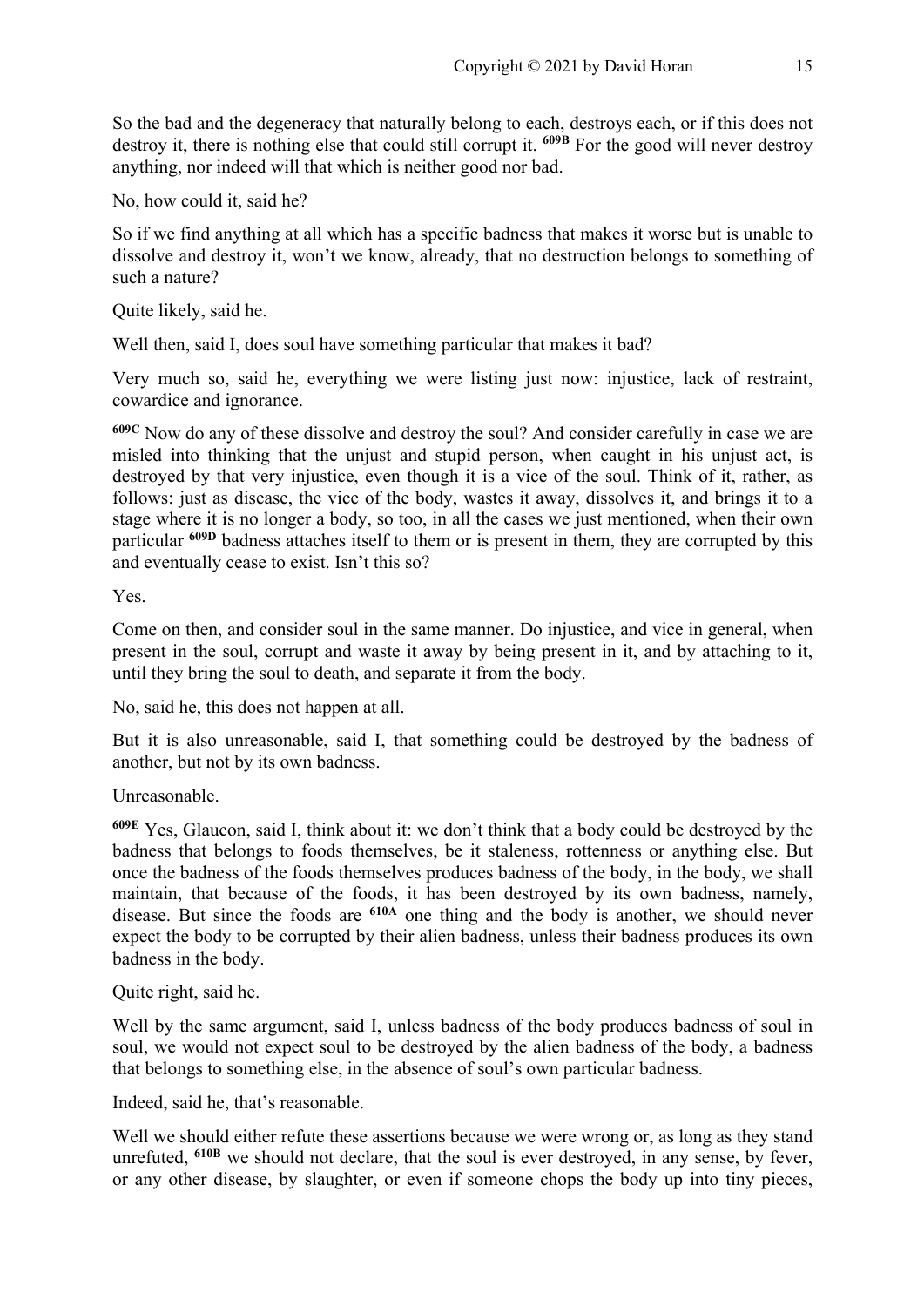until someone proves that soul itself becomes more unjust, or more unholy because these things happen to the body. We should not allow **610C** anyone to maintain that soul or anything else is destroyed when an alien badness arises in it, in the absence of its own particular badness.

But you may be sure, said he, that no one will ever prove that the souls of those who are dying become more unjust because of death

But, said I, suppose someone is bold enough to attack this argument, so that he will not be forced to accept that souls are immortal. If he says that the dying person does become more degenerate and more unjust, we shall, presumably, maintain that if this is true, then injustice is fatal to its possessor, just as fatal as disease. **610D** So by its own nature it would kill those who catch it, killing those who have more of it quite quickly, and those who have less of it at a more leisurely pace. This would be unlike the present situation, where the unjust die because of their injustice, but at the hands of others who are imposing a penalty upon them.

By Zeus, said he, if injustice is going to be fatal to its possessor, it will turn out not to be so terrible after all, for it would be a release from evils. But I think it is more likely to turn out to be the exact opposite; it kills others, **610E** if that is actually possible, while making its possessor more lively, and in addition to being more lively, more awake too. And so, in my view, it seems nowhere near to being fatal.

You're right, said I. In fact when its own particular degeneracy, and its own particular badness, is not sufficient to kill or destroy soul, then badness assigned to the destruction of something else will hardly destroy soul, or anything else for that matter, except what it is assigned to destroy.

Hardly likely, indeed, said he.

In that case, since it is not destroyed by any badness, either its own or an alien one, **611A** it obviously must be something that always is, and since it always is, mustn't it be immortal?

It must, said he.

Well, said I, this is how matters stand, and since this is so, you may note that the souls must always be the same. For their number could not become less, I presume, since none are destroyed, nor could there be more of them, since you know that any increase in number among any immortal things would come from the mortal, and everything would, in the end, be immortal.

True.

But, said I, let's not think that this is so, for the argument will not allow**611B** it. Nor again, should we think that soul, by its truest nature, is the sort of thing that is full of variation, dissimilarity and divergence, itself, with respect to itself.

How do you mean, he asked?

It is not easy, said I, for something to be everlasting when it is composed of many things, and they have not been put together in the best possible way, which is how the soul appeared to us at the time.

No, that is not likely to be easy.

Well, although our earlier argument, and others, would compel us to accept that soul is immortal, we should still behold what it is like in truth, not mutilated by its association with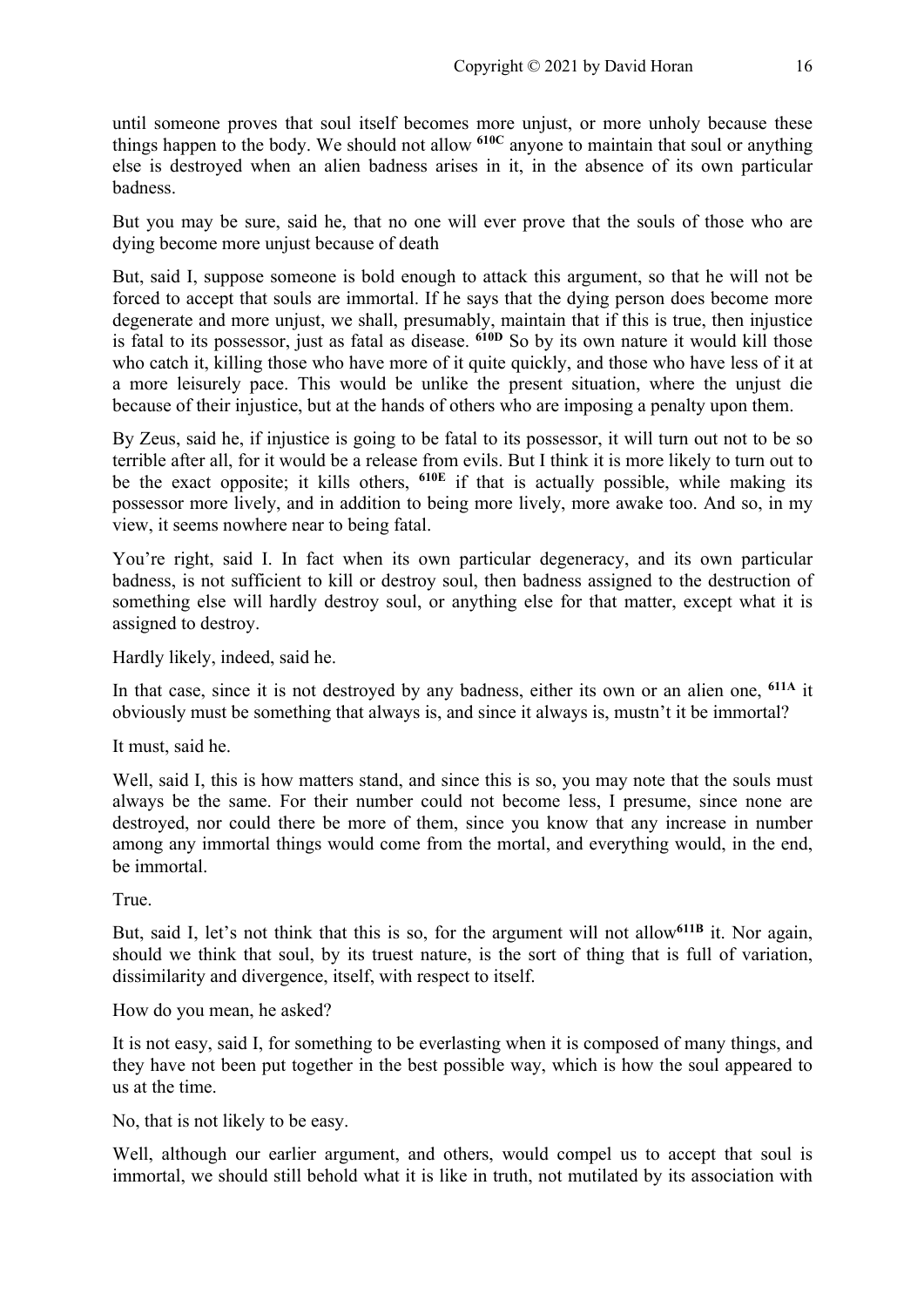the body and other bad influences, **611C** which is how we behold it now. We should, rather, use reason to see it properly, as it is when it has been purified, and we shall find that it is much more beautiful, and we shall discern justice and injustice with greater clarity, and everything else we have just described. We have now spoken the truth about it, as it appears at the moment. But although we behold it in this condition, we are like people looking at the sea-god, Glaucus, who are still unable, easily, to see his ancient nature, **611D** because the original parts of his body have been broken off, smashed and mutilated by the waves. But other things have attached themselves to him, such as shells and seaweed and rocks, so that he seems more like any wild creature at all, rather than what he is, by nature. That's also how we behold the soul, in a condition that results from countless bad influences. But, dear Glaucon, we should look elsewhere.

Where, said he?

We should look to soul's love of wisdom, and consider what it is in contract with, and the sort of thing it strives **611E** to associate with, because it is akin to the divine, the immortal, and what always is. We should consider what it would become like by directing itself, entirely, to this sort of thing, when it has lifted itself, by this effort, out of the sea that it now resides in, and has knocked off the stones and shells that now encrust it, since it is feasting on earth, and is surrounded by a wild profusion of earth and stone, because of the feasting that is generally called happiness. Then one would see soul's true nature, what it is like, and how it is so, and whether its form is multiple or just one. But we have now described what happens to it and the forms it takes in human life, in what I regard as a satisfactory manner.

Entirely so, said he.

In that case, said I, did we not do away with the other criticisms in the course of our argument, without praising the rewards and good reputation that are associated with justice, as you say Hesiod **612B** and Homer do? Have we not found that justice itself is best for soul itself, and that soul should perform just actions whether it possesses the ring of Gyges or not, and the helmet of Hades too, in addition to that famous ring?

#### Very true, said he.

Well then, Glaucon, said I, at this stage there should, in addition, be no reluctance about restoring, to justice, and to excellence **612C** in general, any rewards of any kind that they afford to the soul, either from humanity or from the gods, during a person's life or after he dies.

#### Absolutely, said he.

In that case, will you restore to me what you borrowed in the argument?

#### What precisely?

I conceded to you that the just man might be reputed unjust, and the unjust man might be reputed just. You made this request, and even if these cannot go unnoticed by gods and mankind, the concession had to be made nevertheless, for the sake of the argument, **612D** so that justice itself might be judged alongside injustice itself. Don't you remember?

It would be an injustice on my part, said he, if I didn't.

Well, said I, now that they have been judged, I demand, on behalf of justice, that you restore her good reputation among gods and men, and that we too should concur that she is held in such high repute, so that justice may carry off the victory prizes that come from being reputed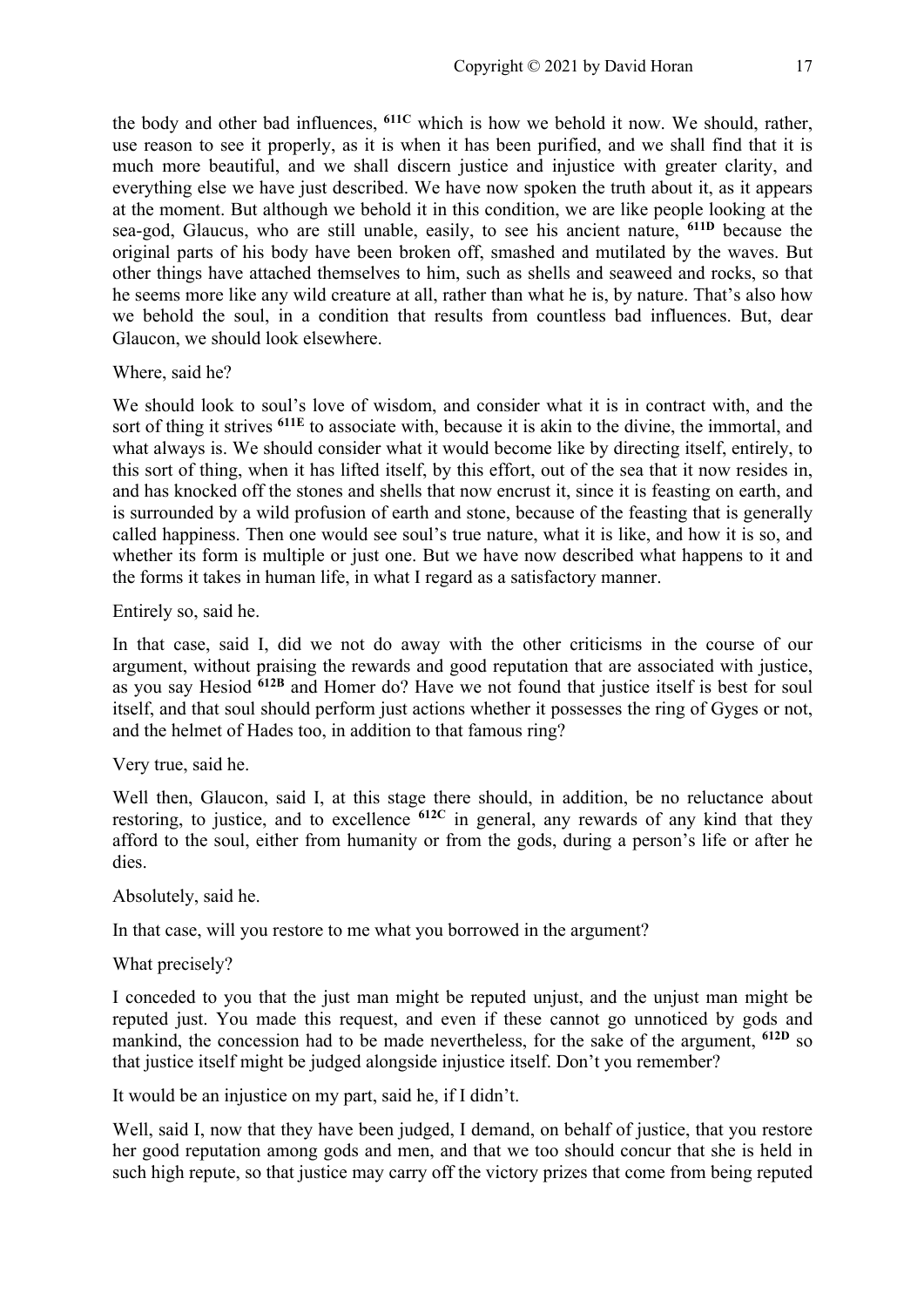to possess justice, prizes she bestows upon those who possess her in truth. Indeed justice has already proved that she bestows the goods that come from actually being just, and is not deceiving those who really do attain to her.

**612E** A just demand, said he.

Would you concede, firstly, said I, that the gods, certainly, are not unaware of what these two, justice and injustice, are like?

We shall concede that, said he.

But if there is awareness of both, then one would be loved by the gods, and the other hated by the gods, as we agreed at the outset.

Quite so.

And won't we agree that for the person who is loved by the gods, whatever comes **613A** from the gods, at any rate, is all for the best, unless some unavoidable badness accrues to him from a former transgression?

Certainly.

So in the case of the just man, we may presume that whether poverty or disease or some other so called evil befalls him, these will end in some good for this man during his lifetime or after his death. For the gods, certainly, will never neglect someone who has an eager desire to become just, and to become **613B** as much like unto god as a human being possibly can, by pursuing excellence.

Yes, said he, a person like this is hardly likely to be neglected by his like.

And shouldn't we presume that the exact opposite of all this applies to the unjust person?

Very much so.

These then would be the sorts of prizes the gods give to the just man.

Well that's what I think anyway, said he.

But what prizes, said I, does he receive from mankind? If we are to describe the situation as it is, isn't it somewhat as follows: don't the clever but unjust people behave like runners who run well when going up the track, but not in the other direction? At first **613C** they sprint away at a brisk pace, but in the end they become laughing stocks, as they run off the track without the victory wreath, with their ears drooping down to their shoulders. But the true runners keep going to the very end, collect their prizes, and are crowned as victors. Isn't this also how things turn out, for the most part, in the case of just people? Towards the end of each undertaking, or association, or their entire life, are they not well regarded, and don't they carry off the prizes that their fellow men bestow?

Yes, indeed.

So will you put up with it if I say the same things about these people as you said **613D** about unjust people? For I shall say that when the just people get older, they take up positions of authority in their own city, if they wish, they marry from whatever families they wish, and marry their children into any families they please. In fact I am now saying, about these people, everything you then said about those people. And furthermore I shall say that the unjust, in most cases, even if they go undetected when young, are caught at the end of their course and become figures of fun. In old age they are trampled upon like wretches by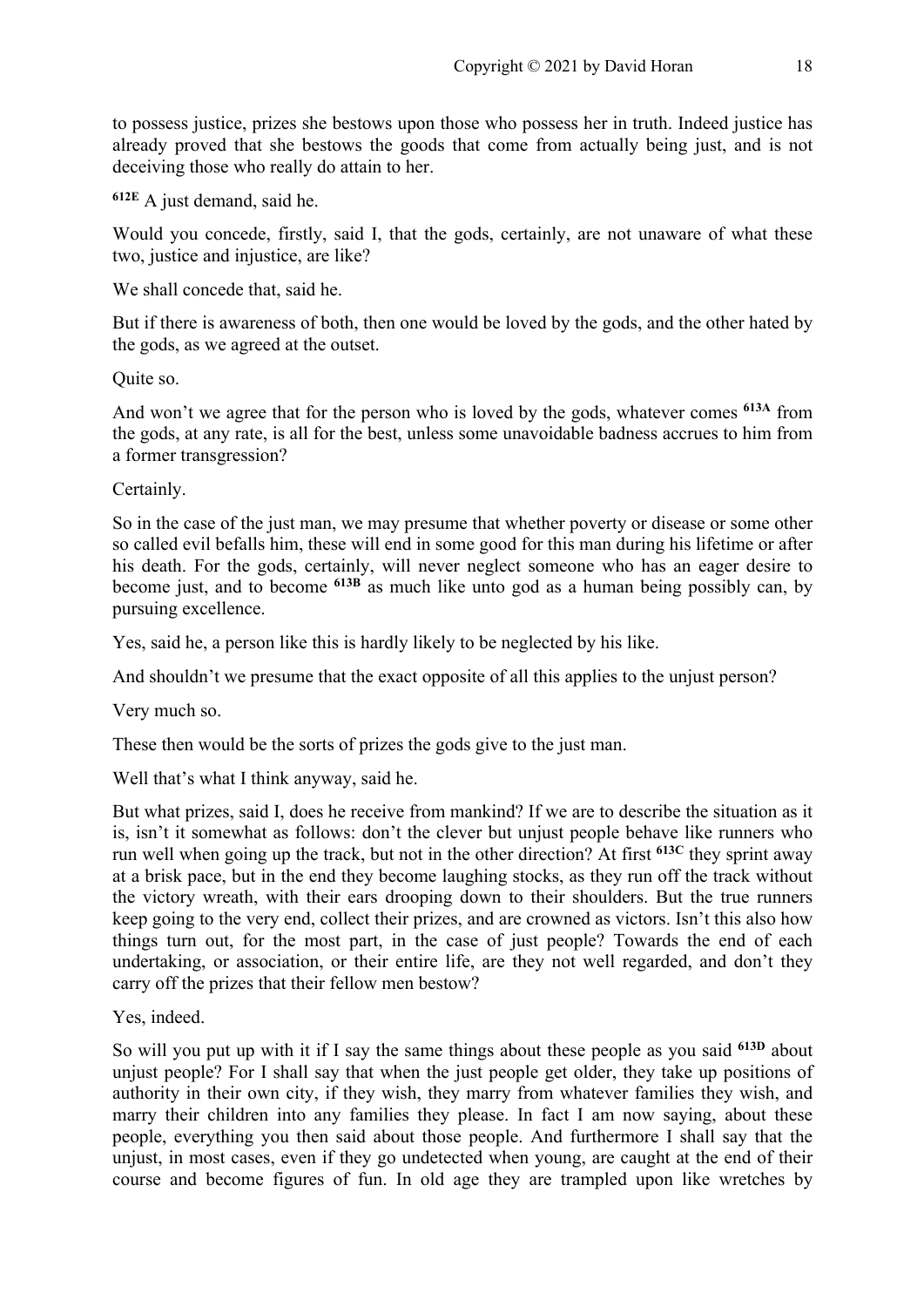strangers and by their own people; they are whipped and they suffer everything you rightly **613E** described as brutal. I won't repeat the details, so just assume that you have heard me list them, and tell me if you will put up with my saying this.

Yes indeed, said he, it's only right that you say so.

These, then, said I, would be the sorts of prizes, rewards, and gifts that the just person receives from gods and his fellow men **614A** during his own lifetime, in addition to those goods that justice herself bestows.

Noble and secure rewards indeed, said he.

Well they are nothing, said I, in number or extent, in comparison with those that await the just and the unjust after death. These should now be heard, so that each of them may hear, in full, what they deserve to hear, from the argument.

**614B** Speak on, said he, as there are not many things I'd be more pleased to listen to.

I shan't, said I, tell you the long tale that Alcinous told, but a story of a brave man, Er, the son of Armenius, a Pamphylian by race. Once upon a time, he met his death on the battlefield, and when the corpses were being gathered after ten days, already decomposing, his body was found in good condition. He was brought home, and on the twelfth day, as the funeral was about to begin, and he was lying on the pyre, he revived, and having come back to life, he described what he had seen there, in that other place.

He said that when his soul went forth, it proceeded along with many **614C** others and they arrived at a mysterious region in which there were two openings in the earth, side by side, and two others in the heaven above, directly opposite them. Judges were seated between these, and once they had passed judgement, they ordered the just to proceed upwards, to the right, through the heaven, with signs attached in front of them indicating the judgements that had been passed, while they ordered the unjust to proceed downwards, to the left, also wearing signs, behind them, indicating all they had <sup>614D</sup> done. But when he himself came forward, they told him that he must be a messenger to humanity to tell of what went on there, and they directed him to listen, and to observe everything in the place.

He said that he saw souls there, departing through one opening in the heaven, and one in the earth, after judgement had been passed upon them. Through the other two openings, souls came up out of the earth, in one case, full of squalor and filth, while from the other opening, other souls descended from the heaven, **614E** purified. They arrived continually, looking as if they had completed a lengthy journey, and they made their way gladly to the meadow, and encamped there, as if at a religious festival. Those who recognised one another embraced one another, and those who had come out of the earth enquired from the others about what went on there in the other place, while those who had come from the heaven asked about what went on below. They swapped stories with one another, one group wailing and lamenting **615A** as they recalled whatever they had suffered and seen, and what it was like on their journey beneath the earth, which was a journey of a thousand years. While those who had come from the heaven, for their part, described pleasant experiences, and scenes beautiful beyond measure.

To recount the many details would take a long time, but the summation, he said, was as follows: however many wrongs the person had done, to however many people, he paid a just penalty for them all, in turn, a tenfold penalty for each, that is, a period of one hundred years in each case, which is the span of a human life, so that the penalty paid would be ten times **615B** the unjust act. For instance, if someone had been responsible for many deaths, by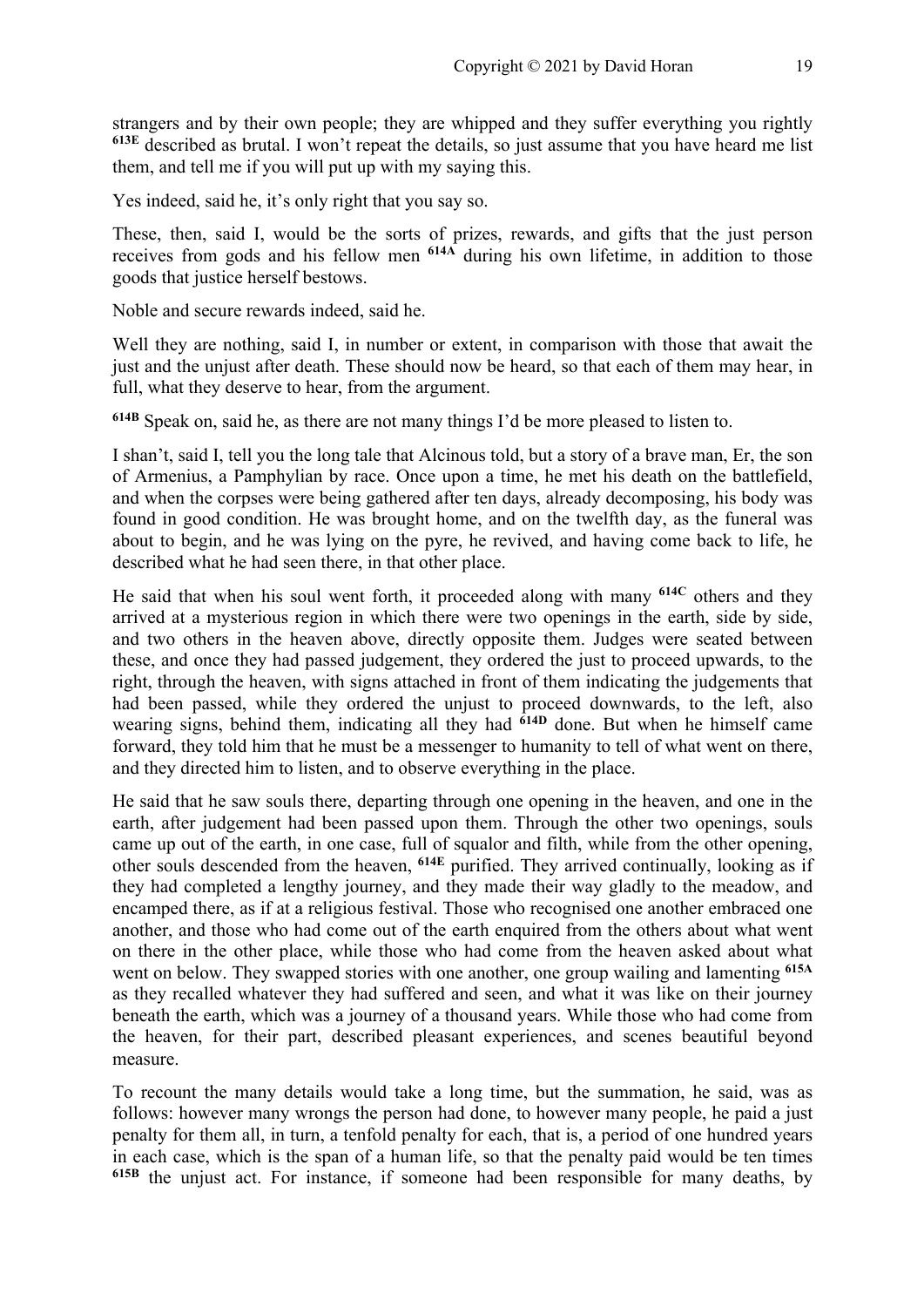betraying entire cities or armies, and reducing them to slavery, or had been responsible for some other enormity besides, they would receive back the pain of all these multiplied tenfold for each. Then again, if someone had done good deeds and had become just and holy, they would receive their deserved reward on the same basis. And he also made comments, not worth recalling, about those who died as soon as they were born, or lived for but a short time. **615C** And he described even greater penalties in cases of disrespect and respect for gods and for parents, and slaying with one's own hand.

Now, he said that he was present when one person asked another "where is Ardiaeus the Great?" This Ardiaeus had been tyrant of some city in Pamphylia, a thousand years before then, and he had murdered his aged father and his elder **615D** brother, and was said to have done many other unholy deeds too. Er said that the person who was questioned replied: "He has not come here", said he, "nor will he ever come here. In fact this was one of the terrible scenes that we beheld. When we were close to the mouth of the chasm and about to come out, after all that we had been through, we suddenly caught sight of him, and others too, most of them, surely, tyrants, but there were also some private citizens who had committed great **615E** crimes. Just when they thought they were going to go up, the mouth of the chasm did not let them, but it gave a roar whenever someone in such an incurable condition of degeneracy, or someone who had not paid the penalty in full, tried to come up. Then", said he, "wild men of fiery aspect who had been standing by, recognised the sound, took hold of some of them, and led them away. But they bound Ardiaeus and others, hand, **616A** foot and head, flung them down and flayed them, dragged them to the side of the road to strip their skin on thorns, indicating to those who kept passing by, why they were taking them away, and that they were about to throw them into Tartarus." Then, although they had already met with many terrors of all sorts, the man said that this exceeded them all: the fear that this voice might emerge, in their case, when they went up. And each went through with great delight, as the voice was silent.

Such were the just penalties, and punishments that Er described, and the blessings **616B** were the counterparts of these. But once seven days had elapsed for each group in the meadow, they had to get up on the eighth day and go on a journey, from there. In four days, they arrived at a place where they beheld a light extending straight, from above, through all heaven and earth, like a pillar, bearing a strong resemblance to a rainbow, but brighter and more pure. This they arrived at after a further day's travel, and there, at the light's centre, **616C** they saw the extremities of its bonds extending from the heaven, for this light is what binds the heaven together, like the braces under a trireme, holding the entire revolution of the heaven together in this way. The spindle of Necessity, by which all the heavenly revolutions are turned, was extending from the extremities: its shaft and its hook were made of adamant and its whorl from a mixture of this and of other materials.

**616D** The nature of the whorl was as follows: although its shape was like what we have here, you should recognise what it was like, from what he said. It was as if one large whorl, hollow and scooped out thoroughly, had another one just like it, but smaller, fitting neatly inside it, like jars that fit inside one another, and a third and a fourth, and four others. In fact there were eight whorls altogether, lying **616E** inside one another, and their rims looked like circles when viewed from above. From the back, these formed the uniform surface of a single whorl, centred on the shaft, which had been driven right through the centre of the eighth whorl.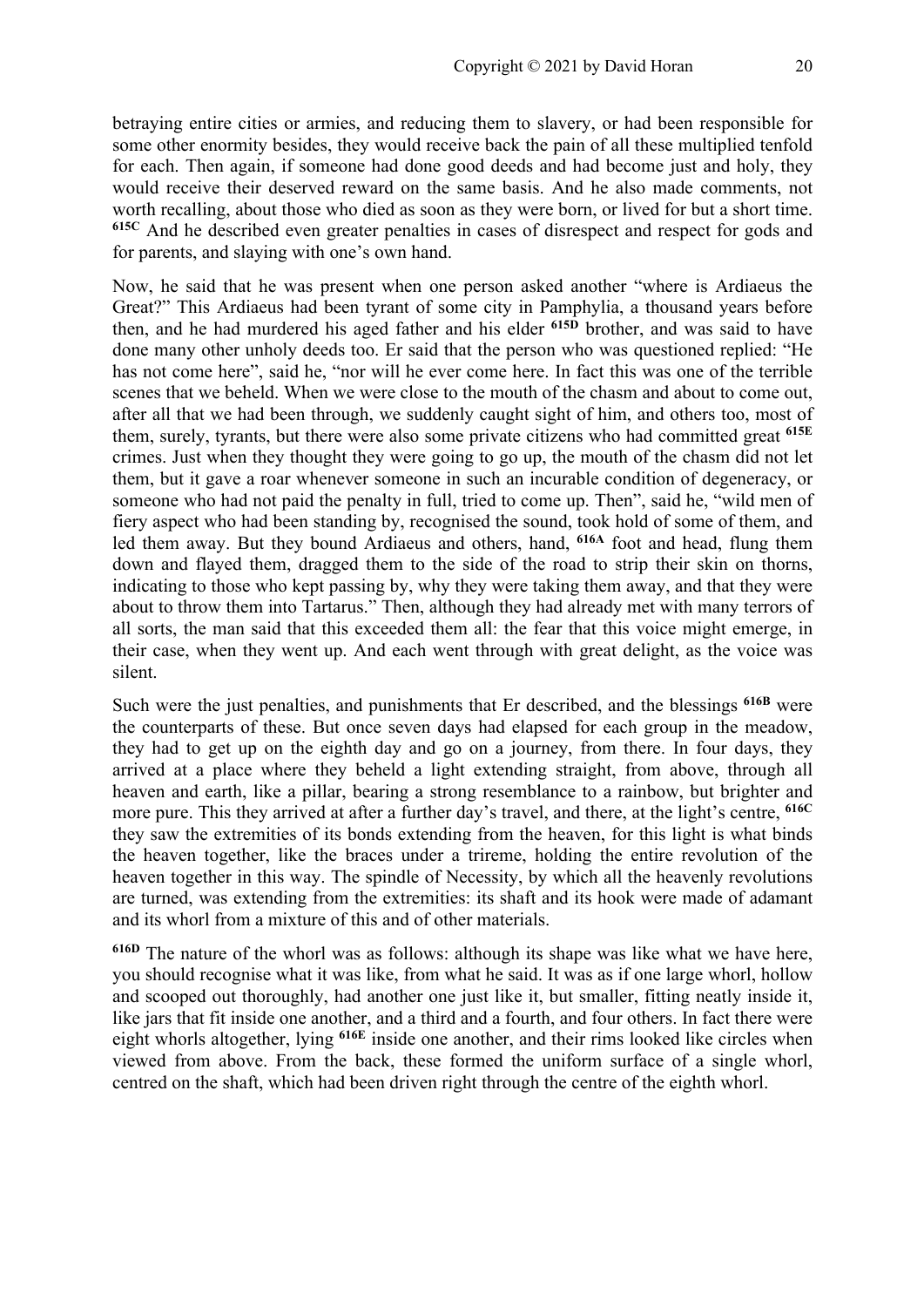The first and outermost whorl had the widest circular rim, the rim of the sixth was second, that of the fourth was third, that of the eighth was fourth, that of the seventh was fifth, that of the fifth was sixth, that of the third was seventh, while that of the second was eighth.<sup>2</sup> The rim of the largest whorl was spangled, that of the seventh was brightest, while the rim of the eighth derived its colour from the seventh which shone upon it. **617A** The colours of the second and fifth were quite similar to one another and yellower than the previous two, the third had the whitest colour, the fourth was reddish while the sixth was the second whitest.

Although the whole spindle revolved, turning with the same motion, within the overall revolution, the seven inner circles<sup>3</sup> revolved gently in the opposite direction to the overall revolution. Of these inner circles, the eighth travelled, fastest, **617B** second fastest, in pace with one another, were the seventh, sixth and fifth. The fourth moved third fastest and it seemed to them to be revolving backwards. The third was fourth fastest, and the second was fifth. The spindle turned in the lap of Necessity, and perched on top of each of the circles was a Siren, revolving along with the circle, sending forth a single sound on a single note, and from them all, all eight, came a single concordant harmony. There were three other ladies roundabout, at an equal distance from one another, each seated **617C** upon a throne. These were the Fates, Lachesis, Clotho and Atropos, the daughters of Necessity, dressed in white with garlands upon their heads, singing in harmony with the Sirens. Lachesis sang of what had come to pass, Clotho of things that are, Atropos of what is to come. Clotho, with a touch of her right hand, was helping turn the outer revolution of the spindle, pausing from time to time, while Atropos, with her left hand, did the same for the inner revolutions, and Lachesis **617D** gave a touch to each revolution, in turn, with either hand, in turn.

Now once they had arrived, they had to go immediately to Lachesis, where a prophet first divided them into ranks, then took tokens, and patterns of lives from the lap of Lachesis, ascended a lofty platform and proclaimed: "This is the word of Lachesis, maiden daughter of Necessity. Souls that live for a day, now begins another death-bearing **617E** cycle for your mortal race. No daimon shall be assigned to you by lot, but you shall choose your daimon. Let the one who is allotted first place, be the first to choose a life, which he will, necessarily, abide by. Excellence has no master but each will have more of her or less of her, as he honours her or dishonours her. The responsibility lies with the one who chooses – god is not responsible."

Having said all this, he threw down the lots among them all and each picked up the one that fell beside him, except for Er who was forbidden to do so, and the number that each had drawn was obvious to the person who had picked it. **618A** After this he proceeded to place the patterns of lives on the ground in front of them, and there were many more of these than the number of people present. There were lives of every variety, for lives of all living creatures, and indeed all human lives, were included. There were tyrannies among them, some that endure to the end, others that are destroyed in the middle of their course, ending in poverty, exile or beggary. There were lives of famous men, some famous for their appearance and beauty and for their general **618B** strength and prowess, some for their lineage and the excellence of their ancestors, while others were infamous for the same reasons. The same applied to women too. But because of the requirement that a soul become a different kind of soul, by choosing a different life, the ordering of soul was not present in them. But the other

<sup>&</sup>lt;sup>2</sup> Adam, p. 430, quotes Jowett and Campbell who say "The breadth of the rims is intended to signify the

supposed distances of the orbits from each other".

<sup>&</sup>lt;sup>3</sup> "From second to eighth", adds Rowe, page 368.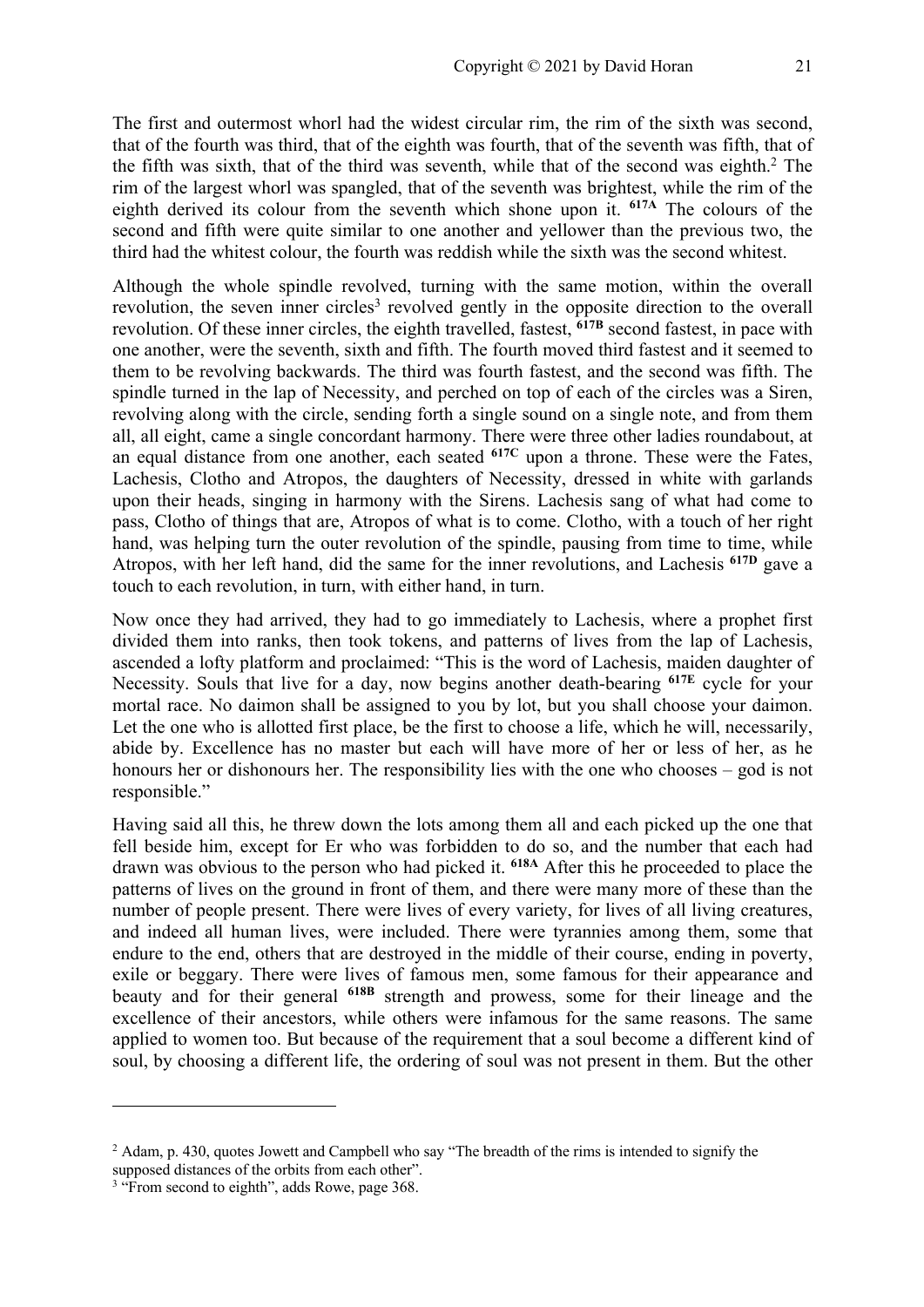qualities were combined with one another, and with wealth, poverty, disease and health, and anything in between.

And this, dear Glaucon, it seems is the moment of extreme danger for a human being, and because of this, we must neglect all other studies save one; we must pay the utmost attention to how each of us **618C** will be a seeker and student who learns and finds out, from anywhere he can, who it is who will make him capable, and knowledgeable enough to choose the best possible life, always and everywhere, by distinguishing between a good life and a bad one. Who will make him knowledgeable enough to know what bad **618D** or good will be brought about by beauty, when it is combined with poverty or prosperity, along with what sort of disposition of soul, doing so by taking account of everything we have mentioned and how their combinations with one another, and separations from one another, contribute to the excellence of a life? Who will make him knowledgeable enough to know what is brought about by the various inter-combinations with one another of good or evil birth, private station or public office, strength or weakness, ease of learning or difficulty in learning, and everything else like this that belongs naturally to the soul, or is acquired? He will do all this so that he is able to make his choice, reasonably, between the worse **618E** life and the better one, by looking to the nature of the soul, and calling the life that leads soul to become more unjust, the worse life, and the one that leads it to become more just, the better life. All other studies he will set aside, for we have seen, that in life and after death this is the supreme choice. **619A** He must go, then, to Hades holding to this view with an unbreakable resolve, so that even there, he would not be dazzled by wealth and other bad influences of that sort, fall in with tyrannies and activities like that, inflict a whole host of incurable evils, and experience even greater evils himself. He would decide rather, that he should always choose the life that is midway between such extremes, and flee the excesses from either direction, as best he can, in this life, and in all that is to come, **619B** for that is how a human being attains the utmost happiness. And indeed the messenger from there reported that the prophet then said: "Even for the person who comes up last, but chooses intelligently and lives in a disciplined way, an acceptable life, rather than a bad one, awaits. The first to choose must not be careless, and the last must not be despondent."

He said that once the prophet had made this announcement, the person who had been allotted first place came up immediately, and chose the most extreme tyranny. Out of stupidity and greed, **619C** he had made his choice without considering all the details properly, so he did not notice that it involved being destined to devour his own children, and other evils. Once he had time to look at it, he beat his breast and lamented his choice, without being true to the earlier pronouncements of the prophet. For he did not blame himself for the evils, but chance and the spirits and everything else except himself. He was one of the people who had come from the heaven and had lived his previous life under an orderly system of government, where any share <sup>619D</sup> of excellence he had, came from habit, in the absence of philosophy. And, generally speaking, those who had come from the heaven were more likely to be caught out in this way, since they had no training in dealing with suffering, while those who had come out of the earth, for the most part, having had experience of suffering, themselves, and having seen others suffer, did not make their choices in a hurry. This, and the element of chance from the lot, is why most souls undergo an interchange of what's good and what's bad. Yet, if someone were to engage in philosophy, consistently, in a sound manner, whenever he comes back to live in this world, **619E** unless he is among the last to choose, it is likely, not alone that he would be happy whilst here, but also that his journey from here to there, and back here again, would be a smooth journey through the heaven, rather than rough and underground. So say the pronouncements from the other realm.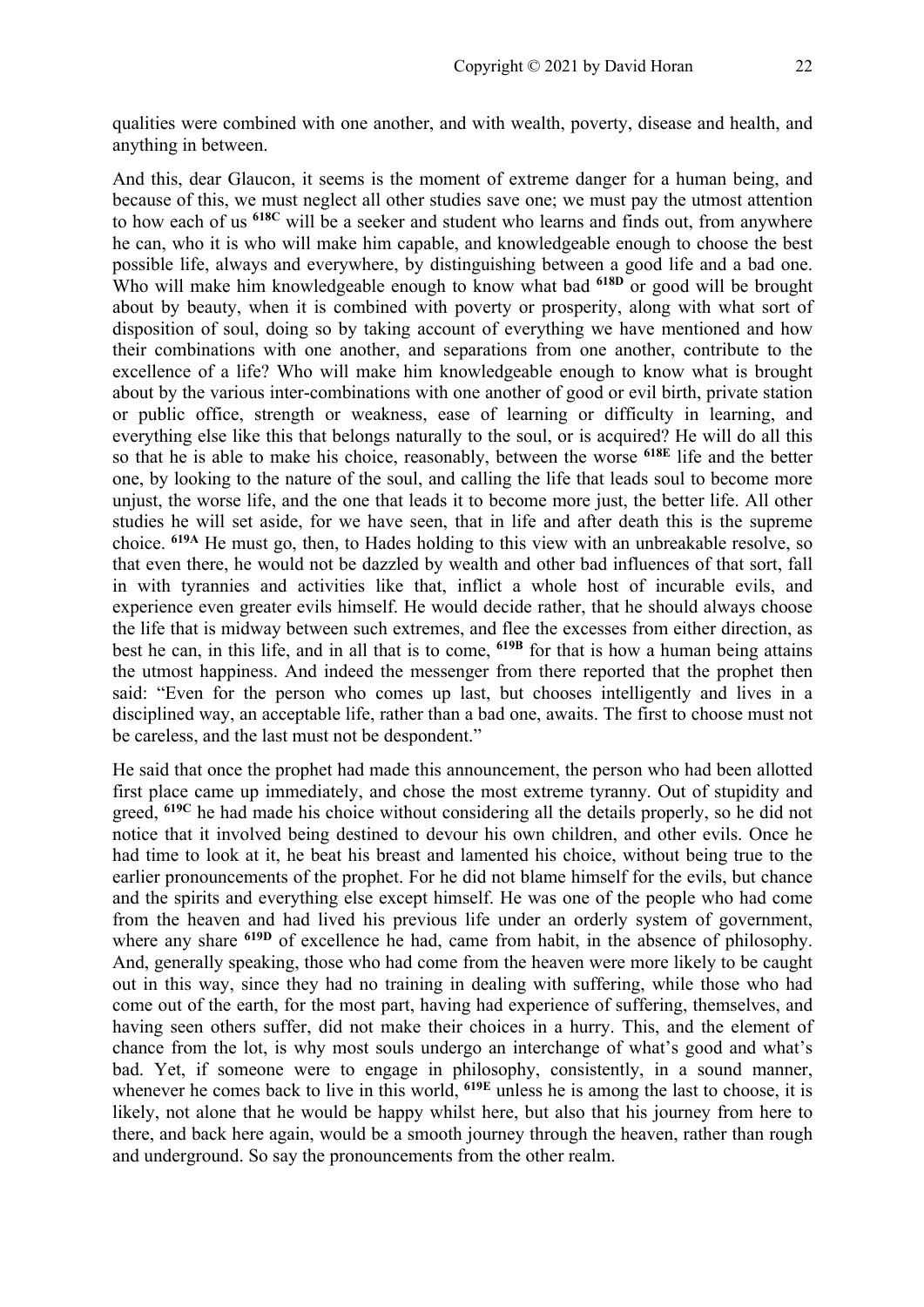Indeed, he said that the scene, as the souls **620A** each chose their lives, was well worth beholding, for it was a pitiful, comical and amazing sight to see. In fact most of them made their choice based upon the habits of the previous life. And so he saw the soul that had once been Orpheus choosing the life of a swan out of hatred for womankind because, having met his death at their hands, the soul was unwilling to be conceived and born of woman. He saw that Thamyras' soul had chosen the life of a nightingale, and he saw a swan changing its choice to the life of a human, and other musical animals acted in like manner. **620B** The soul that had been allotted twentieth place, chose the life of a lion; this was the soul of Ajax, son of Telamon, and it was fleeing from embodiment as a human, because it remembered the unjust judgement over the armour of Achilles. Next came Agamemnon's soul. This soul too was hostile to the human race because of its past experiences, and so it changed to the life of an eagle. The soul of Atalanta had been allotted a place in the middle and when it saw the huge honours that accompany the life of a male athlete, it could not pass this by, and so it grabbed that life. After this, Er saw **620C** the soul of Epeius the son of Panopeus, adopting the nature of a highly skilled woman. In the distance among the last to choose, he saw the soul of Theristes, the joker, entering into a monkey. As it happened, the soul of Odysseus was allotted the last choice of all. When his turn came he remembered all his former troubles, gave up the love of honour he had held previously, and went about for a long time seeking the life of an ordinary man with a private station, and he found it, with difficulty, lying about somewhere, neglected by everyone else, and he said, **620D** when he saw it, that he would have done the same thing even had he been given first choice, and he chose it gladly. And similarly the other beasts entered into human beings, or into one another: the unjust changed into wild creatures while the just changed into tame ones, and there were mixtures of all sorts.

Now, once all of the souls had chosen their lives, they went up to Lachesis in the allotted order, and she sent them on their way, with the daimon that each had chosen, as the guardian of the life, **620E** who fulfils what has been chosen. The guardian first led the soul to Clotho to ratify the fate it had chosen, as allotted, beneath her hand, as she turned the revolving spindle. Once the fate had been confirmed, the guide led it on again to Atropos and her spinning, to make the web of destiny unalterable. From there it went, inexorably, beneath the throne of Necessity **621A** and when it had gone through, since the others had also gone through, they all proceeded to the plain of forgetfullness, through terrible burning, stifling heat, for the place is devoid of trees or anything that springs from the earth. Evening was coming on, so they encamped beside the river of heedlessness whose water no vessel can contain. Now it was necessary for all of them to drink a measure of the water, but some, who were not protected by wisdom, drank more than the measure, and as he drank,**621B** each forgot everything.

When they had fallen asleep, at midnight, there was thunder and an earthquake, and each was suddenly borne upwards, this way and that, to their birth, like shooting stars. He himself had been prevented from drinking the water, yet he did not know by what manner or means he arrived back in the body, but he suddenly looked about and saw himself already lying on the funeral pyre at dawn.

And that, dear Glaucon, is how the story was saved and not lost, and it may save us too, **621C** if we heed its advice, and we shall safely cross over the river of forgetfulness without defiling our soul. But if we are persuaded by myself, we shall regard the soul as immortal and capable of bearing everything bad, and everything good too, and we shall hold always to the upward path, practising justice accompanied by wisdom in every way possible, so that we may be friends to ourselves and to the gods, both during our stay here, and when we receive the rewards of **621D** justice, carrying them off, like prize winners in the games, and both here, and in the journey of a thousand years that we have described, all may be well with us.